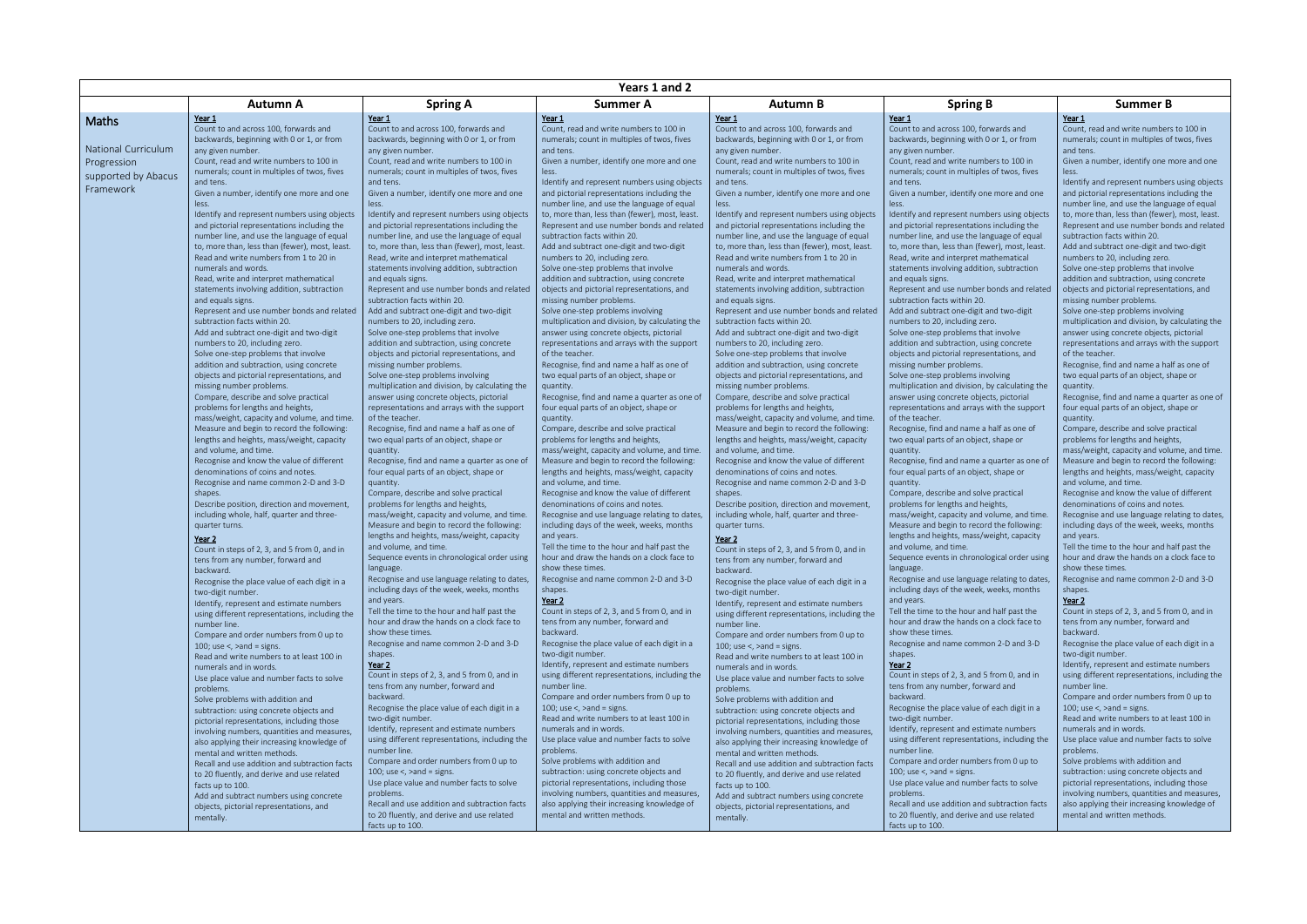|                                    | Show that addition of two numbers can be<br>done in any order and subtraction of one<br>number from another cannot.<br>Recognise and use the inverse relationship<br>between addition and subtraction and use<br>this to check calculations and solve missing<br>number problems.<br>Recall and use multiplication and division<br>facts for the 2, 5 and 10 multiplication tables,<br>including recognising odd and even numbers.<br>Show that multiplication of two numbers can<br>be done in any order and division of one<br>number by another cannot.<br>Solve problems involving multiplication and<br>division, using materials, arrays, repeated<br>addition, mental methods, and multiplication<br>and division facts, including problems in<br>contexts.<br>Choose and use appropriate standard units to<br>estimate and measure length/height in any<br>direction; mass; temperature; capacity to the<br>nearest appropriate unit, using rulers, scales,<br>thermometers and measuring vessels.<br>Compare and order lengths, mass,<br>volume/capacity and record the results using<br>$>$ , $<$ and =.<br>Recognise and use symbols for pounds and<br>pence; combine amounts to make a<br>particular value.<br>Find different combinations of coins that<br>equal the same amounts of money<br>Identify and describe the properties of 2-D<br>shapes, including the number of sides and<br>line symmetry in a vertical line.<br>Compare and sort common 2-D and 3-D<br>shapes and everyday objects.<br>Ask and answer simple questions by counting<br>the number of objects in each category and<br>sorting the categories by quantity. | Add and subtract numbers using concrete<br>objects, pictorial representations, and<br>mentally.<br>Recognise and use the inverse relationship<br>between addition and subtraction and use<br>this to check calculations and solve missing<br>number problems.<br>Recall and use multiplication and division<br>facts for the 2, 5 and 10 multiplication tables,<br>including recognising odd and even numbers.<br>Calculate mathematical statements for<br>multiplication and division within the<br>multiplication tables and write them using<br>the multiplication, division and equals signs.<br>Show that multiplication of two numbers can<br>be done in any order and division of one<br>number by another cannot.<br>Solve problems involving multiplication and<br>division, using materials, arrays, repeated<br>addition, mental methods, and multiplication<br>and division facts, including problems in<br>contexts.<br>Recognise, find, name and write fractions %,<br>1/4, 2/4 and 3/4 of a length, shape, set of objects<br>or quantity.<br>Write simple fractions for example, $\frac{1}{2}$ of 6 = 3<br>and recognise the equivalence of 2/4 and 1/2.<br>Recognise and use symbols for pounds and<br>pence: combine amounts to make a<br>particular value.<br>Solve simple problems in a practical context<br>involving addition and subtraction of money<br>of the same unit, including giving change.<br>Compare and sequence intervals of time.<br>Tell and write the time to five minutes,<br>including quarter past/to the hour and draw<br>the hands on a clock face to show these<br>times.<br>Know the number of minutes in an hour and<br>the number of hours in a day.<br>Identify and describe the properties of 3-D<br>shapes, including the number of edges,<br>vertices and faces.<br>Identify 2-D shapes on the surface of 3-D<br>shapes.<br>Order and arrange combinations of<br>mathematical objects in patterns and<br>sequences.<br>Use mathematical vocabulary to describe<br>position, direction and movement, including<br>movement in a straight line and | Recall and use addition and subtraction facts<br>to 20 fluently, and derive and use related<br>facts up to 100.<br>Add and subtract numbers using concrete<br>objects, pictorial representations, and<br>mentally.<br>Recognise and use the inverse relationship<br>between addition and subtraction and use<br>this to check calculations and solve missing<br>number problems.<br>Recall and use multiplication and division<br>facts for the 2, 5 and 10 multiplication tables,<br>including recognising odd and even numbers.<br>Calculate mathematical statements for<br>multiplication and division within the<br>multiplication tables and write them using<br>the multiplication, division and equals signs.<br>Show that multiplication of two numbers can<br>be done in any order and division of one<br>number by another cannot.<br>Solve problems involving multiplication and<br>division, using materials, arrays, repeated<br>addition, mental methods, and multiplication<br>and division facts, including problems in<br>contexts.<br>Recognise, find, name and write fractions 1/3,<br>1/4, 2/4 and 3/4 of a length, shape, set of objects<br>or quantity.<br>Write simple fractions for example, $\frac{1}{2}$ of 6 = 3<br>and recognise the equivalence of 2/4 and 1/2.<br>Choose and use appropriate standard units to<br>estimate and measure length/height in any<br>direction; mass; temperature; capacity to the<br>nearest appropriate unit, using rulers, scales,<br>thermometers and measuring vessels.<br>Compare and order lengths, mass,<br>volume/capacity and record the results using<br>$>$ , $<$ and $=$ .<br>Recognise and use symbols for pounds and<br>pence; combine amounts to make a<br>particular value.<br>Compare and sequence intervals of time.<br>Tell and write the time to five minutes,<br>including quarter past/to the hour and draw<br>the hands on a clock face to show these<br>times.<br>Know the number of minutes in an hour and<br>the number of hours in a day.<br>Interpret and construct simple pictograms,<br>tally charts, block diagrams and simple tables.<br>Ask and answer questions about totalling and | Show that addition of two numbers can be<br>done in any order and subtraction of one<br>number from another cannot.<br>Recognise and use the inverse relationship<br>between addition and subtraction and use<br>this to check calculations and solve missing<br>number problems.<br>Recall and use multiplication and division<br>facts for the 2, 5 and 10 multiplication tables<br>including recognising odd and even numbers<br>Show that multiplication of two numbers can<br>be done in any order and division of one<br>number by another cannot.<br>Solve problems involving multiplication and<br>division, using materials, arrays, repeated<br>addition, mental methods, and multiplication<br>and division facts, including problems in<br>contexts.<br>Choose and use appropriate standard units to<br>estimate and measure length/height in any<br>direction; mass; temperature; capacity to the<br>nearest appropriate unit, using rulers, scales,<br>thermometers and measuring vessels.<br>Compare and order lengths, mass,<br>volume/capacity and record the results using<br>$>$ , $<$ and =.<br>Recognise and use symbols for pounds and<br>pence; combine amounts to make a<br>particular value.<br>Find different combinations of coins that<br>equal the same amounts of money.<br>Identify and describe the properties of 2-D<br>shapes, including the number of sides and<br>line symmetry in a vertical line.<br>Compare and sort common 2-D and 3-D<br>shapes and everyday objects.<br>Ask and answer simple questions by counting<br>the number of objects in each category and<br>sorting the categories by quantity. | Add and subtract numbers using concrete<br>objects, pictorial representations, and<br>mentally.<br>Recognise and use the inverse relationship<br>between addition and subtraction and use<br>this to check calculations and solve missing<br>number problems.<br>Recall and use multiplication and division<br>facts for the 2, 5 and 10 multiplication tables,<br>including recognising odd and even numbers.<br>Calculate mathematical statements for<br>multiplication and division within the<br>multiplication tables and write them using<br>the multiplication, division and equals signs.<br>Show that multiplication of two numbers can<br>be done in any order and division of one<br>number by another cannot.<br>Solve problems involving multiplication and<br>division, using materials, arrays, repeated<br>addition, mental methods, and multiplication<br>and division facts, including problems in<br>contexts.<br>Recognise, find, name and write fractions 1/3,<br>1/4, 2/4 and 3/4 of a length, shape, set of objects<br>or quantity.<br>Write simple fractions for example, $\frac{1}{2}$ of 6 = 3<br>and recognise the equivalence of 2/4 and 1/2.<br>Recognise and use symbols for pounds and<br>pence: combine amounts to make a<br>particular value.<br>Solve simple problems in a practical context<br>involving addition and subtraction of money<br>of the same unit, including giving change.<br>Compare and sequence intervals of time.<br>Tell and write the time to five minutes,<br>including quarter past/to the hour and draw<br>the hands on a clock face to show these<br>times.<br>Know the number of minutes in an hour and<br>the number of hours in a day.<br>Identify and describe the properties of 3-D<br>shapes, including the number of edges,<br>vertices and faces.<br>Identify 2-D shapes on the surface of 3-D<br>shapes.<br>Order and arrange combinations of<br>mathematical objects in patterns and<br>sequences.<br>Use mathematical vocabulary to describe<br>position, direction and movement, including<br>movement in a straight line and | Recall and use addition and subtraction facts<br>to 20 fluently, and derive and use related<br>facts up to 100.<br>Add and subtract numbers using concrete<br>objects, pictorial representations, and<br>mentally.<br>Recognise and use the inverse relationship<br>between addition and subtraction and use<br>this to check calculations and solve missing<br>number problems.<br>Recall and use multiplication and division<br>facts for the 2, 5 and 10 multiplication tables,<br>including recognising odd and even numbers.<br>Calculate mathematical statements for<br>multiplication and division within the<br>multiplication tables and write them using<br>the multiplication, division and equals signs.<br>Show that multiplication of two numbers can<br>be done in any order and division of one<br>number by another cannot.<br>Solve problems involving multiplication and<br>division, using materials, arrays, repeated<br>addition, mental methods, and multiplication<br>and division facts, including problems in<br>contexts.<br>Recognise, find, name and write fractions 1/3,<br>1/4, 2/4 and 3/4 of a length, shape, set of objects<br>or quantity.<br>Write simple fractions for example, $\frac{1}{2}$ of 6 = 3<br>and recognise the equivalence of 2/4 and 1/2.<br>Choose and use appropriate standard units to<br>estimate and measure length/height in any<br>direction; mass; temperature; capacity to the<br>nearest appropriate unit, using rulers, scales,<br>thermometers and measuring vessels.<br>Compare and order lengths, mass,<br>volume/capacity and record the results using<br>$>$ , $\leq$ and $=$ .<br>Recognise and use symbols for pounds and<br>pence; combine amounts to make a<br>particular value.<br>Compare and sequence intervals of time.<br>Tell and write the time to five minutes,<br>including quarter past/to the hour and draw<br>the hands on a clock face to show these<br>Know the number of minutes in an hour and<br>the number of hours in a day.<br>Interpret and construct simple pictograms,<br>tally charts, block diagrams and simple tables.<br>Ask and answer questions about totalling and |  |  |  |
|------------------------------------|-----------------------------------------------------------------------------------------------------------------------------------------------------------------------------------------------------------------------------------------------------------------------------------------------------------------------------------------------------------------------------------------------------------------------------------------------------------------------------------------------------------------------------------------------------------------------------------------------------------------------------------------------------------------------------------------------------------------------------------------------------------------------------------------------------------------------------------------------------------------------------------------------------------------------------------------------------------------------------------------------------------------------------------------------------------------------------------------------------------------------------------------------------------------------------------------------------------------------------------------------------------------------------------------------------------------------------------------------------------------------------------------------------------------------------------------------------------------------------------------------------------------------------------------------------------------------------------------------------------------------------------------------------|----------------------------------------------------------------------------------------------------------------------------------------------------------------------------------------------------------------------------------------------------------------------------------------------------------------------------------------------------------------------------------------------------------------------------------------------------------------------------------------------------------------------------------------------------------------------------------------------------------------------------------------------------------------------------------------------------------------------------------------------------------------------------------------------------------------------------------------------------------------------------------------------------------------------------------------------------------------------------------------------------------------------------------------------------------------------------------------------------------------------------------------------------------------------------------------------------------------------------------------------------------------------------------------------------------------------------------------------------------------------------------------------------------------------------------------------------------------------------------------------------------------------------------------------------------------------------------------------------------------------------------------------------------------------------------------------------------------------------------------------------------------------------------------------------------------------------------------------------------------------------------------------------------------------------------------------------------------------------------------------------------------------------------------------------------------------------------------------------|--------------------------------------------------------------------------------------------------------------------------------------------------------------------------------------------------------------------------------------------------------------------------------------------------------------------------------------------------------------------------------------------------------------------------------------------------------------------------------------------------------------------------------------------------------------------------------------------------------------------------------------------------------------------------------------------------------------------------------------------------------------------------------------------------------------------------------------------------------------------------------------------------------------------------------------------------------------------------------------------------------------------------------------------------------------------------------------------------------------------------------------------------------------------------------------------------------------------------------------------------------------------------------------------------------------------------------------------------------------------------------------------------------------------------------------------------------------------------------------------------------------------------------------------------------------------------------------------------------------------------------------------------------------------------------------------------------------------------------------------------------------------------------------------------------------------------------------------------------------------------------------------------------------------------------------------------------------------------------------------------------------------------------------------------------------------------------------------------------------------------------------------------------------------------------|----------------------------------------------------------------------------------------------------------------------------------------------------------------------------------------------------------------------------------------------------------------------------------------------------------------------------------------------------------------------------------------------------------------------------------------------------------------------------------------------------------------------------------------------------------------------------------------------------------------------------------------------------------------------------------------------------------------------------------------------------------------------------------------------------------------------------------------------------------------------------------------------------------------------------------------------------------------------------------------------------------------------------------------------------------------------------------------------------------------------------------------------------------------------------------------------------------------------------------------------------------------------------------------------------------------------------------------------------------------------------------------------------------------------------------------------------------------------------------------------------------------------------------------------------------------------------------------------------------------------------------------------------|------------------------------------------------------------------------------------------------------------------------------------------------------------------------------------------------------------------------------------------------------------------------------------------------------------------------------------------------------------------------------------------------------------------------------------------------------------------------------------------------------------------------------------------------------------------------------------------------------------------------------------------------------------------------------------------------------------------------------------------------------------------------------------------------------------------------------------------------------------------------------------------------------------------------------------------------------------------------------------------------------------------------------------------------------------------------------------------------------------------------------------------------------------------------------------------------------------------------------------------------------------------------------------------------------------------------------------------------------------------------------------------------------------------------------------------------------------------------------------------------------------------------------------------------------------------------------------------------------------------------------------------------------------------------------------------------------------------------------------------------------------------------------------------------------------------------------------------------------------------------------------------------------------------------------------------------------------------------------------------------------------------------------------------------------------------------------------------------------|-------------------------------------------------------------------------------------------------------------------------------------------------------------------------------------------------------------------------------------------------------------------------------------------------------------------------------------------------------------------------------------------------------------------------------------------------------------------------------------------------------------------------------------------------------------------------------------------------------------------------------------------------------------------------------------------------------------------------------------------------------------------------------------------------------------------------------------------------------------------------------------------------------------------------------------------------------------------------------------------------------------------------------------------------------------------------------------------------------------------------------------------------------------------------------------------------------------------------------------------------------------------------------------------------------------------------------------------------------------------------------------------------------------------------------------------------------------------------------------------------------------------------------------------------------------------------------------------------------------------------------------------------------------------------------------------------------------------------------------------------------------------------------------------------------------------------------------------------------------------------------------------------------------------------------------------------------------------------------------------------------------------------------------------------------------------------------------------------------------------------------------------------------------------------|--|--|--|
|                                    |                                                                                                                                                                                                                                                                                                                                                                                                                                                                                                                                                                                                                                                                                                                                                                                                                                                                                                                                                                                                                                                                                                                                                                                                                                                                                                                                                                                                                                                                                                                                                                                                                                                     | distinguishing between rotation as a turn and<br>in terms of right angles for quarter, half and<br>three-quarter turns.<br>Interpret and construct simple pictograms,<br>tally charts, block diagrams and simple tables.<br>Ask and answer simple questions by counting<br>the number of objects in each category and<br>sorting the categories by quantity.<br>Ask and answer questions about totalling and<br>comparing categorical data.                                                                                                                                                                                                                                                                                                                                                                                                                                                                                                                                                                                                                                                                                                                                                                                                                                                                                                                                                                                                                                                                                                                                                                                                                                                                                                                                                                                                                                                                                                                                                                                                                                                        | comparing categorical data.                                                                                                                                                                                                                                                                                                                                                                                                                                                                                                                                                                                                                                                                                                                                                                                                                                                                                                                                                                                                                                                                                                                                                                                                                                                                                                                                                                                                                                                                                                                                                                                                                                                                                                                                                                                                                                                                                                                                                                                                                                                                                                                                                    |                                                                                                                                                                                                                                                                                                                                                                                                                                                                                                                                                                                                                                                                                                                                                                                                                                                                                                                                                                                                                                                                                                                                                                                                                                                                                                                                                                                                                                                                                                                                                                                                                                                    | distinguishing between rotation as a turn and<br>in terms of right angles for quarter, half and<br>three-quarter turns.<br>Interpret and construct simple pictograms,<br>tally charts, block diagrams and simple tables.<br>Ask and answer simple questions by counting<br>the number of objects in each category and<br>sorting the categories by quantity.<br>Ask and answer questions about totalling and<br>comparing categorical data.                                                                                                                                                                                                                                                                                                                                                                                                                                                                                                                                                                                                                                                                                                                                                                                                                                                                                                                                                                                                                                                                                                                                                                                                                                                                                                                                                                                                                                                                                                                                                                                                                                                          | comparing categorical data.                                                                                                                                                                                                                                                                                                                                                                                                                                                                                                                                                                                                                                                                                                                                                                                                                                                                                                                                                                                                                                                                                                                                                                                                                                                                                                                                                                                                                                                                                                                                                                                                                                                                                                                                                                                                                                                                                                                                                                                                                                                                                                                                             |  |  |  |
| Years 3 and 4                      |                                                                                                                                                                                                                                                                                                                                                                                                                                                                                                                                                                                                                                                                                                                                                                                                                                                                                                                                                                                                                                                                                                                                                                                                                                                                                                                                                                                                                                                                                                                                                                                                                                                     |                                                                                                                                                                                                                                                                                                                                                                                                                                                                                                                                                                                                                                                                                                                                                                                                                                                                                                                                                                                                                                                                                                                                                                                                                                                                                                                                                                                                                                                                                                                                                                                                                                                                                                                                                                                                                                                                                                                                                                                                                                                                                                    |                                                                                                                                                                                                                                                                                                                                                                                                                                                                                                                                                                                                                                                                                                                                                                                                                                                                                                                                                                                                                                                                                                                                                                                                                                                                                                                                                                                                                                                                                                                                                                                                                                                                                                                                                                                                                                                                                                                                                                                                                                                                                                                                                                                |                                                                                                                                                                                                                                                                                                                                                                                                                                                                                                                                                                                                                                                                                                                                                                                                                                                                                                                                                                                                                                                                                                                                                                                                                                                                                                                                                                                                                                                                                                                                                                                                                                                    |                                                                                                                                                                                                                                                                                                                                                                                                                                                                                                                                                                                                                                                                                                                                                                                                                                                                                                                                                                                                                                                                                                                                                                                                                                                                                                                                                                                                                                                                                                                                                                                                                                                                                                                                                                                                                                                                                                                                                                                                                                                                                                      |                                                                                                                                                                                                                                                                                                                                                                                                                                                                                                                                                                                                                                                                                                                                                                                                                                                                                                                                                                                                                                                                                                                                                                                                                                                                                                                                                                                                                                                                                                                                                                                                                                                                                                                                                                                                                                                                                                                                                                                                                                                                                                                                                                         |  |  |  |
|                                    | <b>Autumn A</b>                                                                                                                                                                                                                                                                                                                                                                                                                                                                                                                                                                                                                                                                                                                                                                                                                                                                                                                                                                                                                                                                                                                                                                                                                                                                                                                                                                                                                                                                                                                                                                                                                                     | <b>Spring A</b>                                                                                                                                                                                                                                                                                                                                                                                                                                                                                                                                                                                                                                                                                                                                                                                                                                                                                                                                                                                                                                                                                                                                                                                                                                                                                                                                                                                                                                                                                                                                                                                                                                                                                                                                                                                                                                                                                                                                                                                                                                                                                    | <b>Summer A</b>                                                                                                                                                                                                                                                                                                                                                                                                                                                                                                                                                                                                                                                                                                                                                                                                                                                                                                                                                                                                                                                                                                                                                                                                                                                                                                                                                                                                                                                                                                                                                                                                                                                                                                                                                                                                                                                                                                                                                                                                                                                                                                                                                                | <b>Autumn B</b>                                                                                                                                                                                                                                                                                                                                                                                                                                                                                                                                                                                                                                                                                                                                                                                                                                                                                                                                                                                                                                                                                                                                                                                                                                                                                                                                                                                                                                                                                                                                                                                                                                    | <b>Spring B</b>                                                                                                                                                                                                                                                                                                                                                                                                                                                                                                                                                                                                                                                                                                                                                                                                                                                                                                                                                                                                                                                                                                                                                                                                                                                                                                                                                                                                                                                                                                                                                                                                                                                                                                                                                                                                                                                                                                                                                                                                                                                                                      | <b>Summer B</b>                                                                                                                                                                                                                                                                                                                                                                                                                                                                                                                                                                                                                                                                                                                                                                                                                                                                                                                                                                                                                                                                                                                                                                                                                                                                                                                                                                                                                                                                                                                                                                                                                                                                                                                                                                                                                                                                                                                                                                                                                                                                                                                                                         |  |  |  |
|                                    | Year 3                                                                                                                                                                                                                                                                                                                                                                                                                                                                                                                                                                                                                                                                                                                                                                                                                                                                                                                                                                                                                                                                                                                                                                                                                                                                                                                                                                                                                                                                                                                                                                                                                                              | Year 3                                                                                                                                                                                                                                                                                                                                                                                                                                                                                                                                                                                                                                                                                                                                                                                                                                                                                                                                                                                                                                                                                                                                                                                                                                                                                                                                                                                                                                                                                                                                                                                                                                                                                                                                                                                                                                                                                                                                                                                                                                                                                             | Year 3                                                                                                                                                                                                                                                                                                                                                                                                                                                                                                                                                                                                                                                                                                                                                                                                                                                                                                                                                                                                                                                                                                                                                                                                                                                                                                                                                                                                                                                                                                                                                                                                                                                                                                                                                                                                                                                                                                                                                                                                                                                                                                                                                                         | Year 3                                                                                                                                                                                                                                                                                                                                                                                                                                                                                                                                                                                                                                                                                                                                                                                                                                                                                                                                                                                                                                                                                                                                                                                                                                                                                                                                                                                                                                                                                                                                                                                                                                             | Year 3                                                                                                                                                                                                                                                                                                                                                                                                                                                                                                                                                                                                                                                                                                                                                                                                                                                                                                                                                                                                                                                                                                                                                                                                                                                                                                                                                                                                                                                                                                                                                                                                                                                                                                                                                                                                                                                                                                                                                                                                                                                                                               | Year 3                                                                                                                                                                                                                                                                                                                                                                                                                                                                                                                                                                                                                                                                                                                                                                                                                                                                                                                                                                                                                                                                                                                                                                                                                                                                                                                                                                                                                                                                                                                                                                                                                                                                                                                                                                                                                                                                                                                                                                                                                                                                                                                                                                  |  |  |  |
| Maths                              | Count from 0 in multiples of 4, 8, 50 and 100;                                                                                                                                                                                                                                                                                                                                                                                                                                                                                                                                                                                                                                                                                                                                                                                                                                                                                                                                                                                                                                                                                                                                                                                                                                                                                                                                                                                                                                                                                                                                                                                                      | Count from 0 in multiples of 4, 8, 50 and 100;                                                                                                                                                                                                                                                                                                                                                                                                                                                                                                                                                                                                                                                                                                                                                                                                                                                                                                                                                                                                                                                                                                                                                                                                                                                                                                                                                                                                                                                                                                                                                                                                                                                                                                                                                                                                                                                                                                                                                                                                                                                     | Add and subtract numbers mentally,                                                                                                                                                                                                                                                                                                                                                                                                                                                                                                                                                                                                                                                                                                                                                                                                                                                                                                                                                                                                                                                                                                                                                                                                                                                                                                                                                                                                                                                                                                                                                                                                                                                                                                                                                                                                                                                                                                                                                                                                                                                                                                                                             | Count from 0 in multiples of 4, 8, 50 and 100;                                                                                                                                                                                                                                                                                                                                                                                                                                                                                                                                                                                                                                                                                                                                                                                                                                                                                                                                                                                                                                                                                                                                                                                                                                                                                                                                                                                                                                                                                                                                                                                                     | Count from 0 in multiples of 4, 8, 50 and 100;                                                                                                                                                                                                                                                                                                                                                                                                                                                                                                                                                                                                                                                                                                                                                                                                                                                                                                                                                                                                                                                                                                                                                                                                                                                                                                                                                                                                                                                                                                                                                                                                                                                                                                                                                                                                                                                                                                                                                                                                                                                       | Add and subtract numbers mentally,                                                                                                                                                                                                                                                                                                                                                                                                                                                                                                                                                                                                                                                                                                                                                                                                                                                                                                                                                                                                                                                                                                                                                                                                                                                                                                                                                                                                                                                                                                                                                                                                                                                                                                                                                                                                                                                                                                                                                                                                                                                                                                                                      |  |  |  |
| National Curriculum<br>Progression | find 10 or 100 more or less than a given<br>number.<br>Recognise the place value of each digit in a                                                                                                                                                                                                                                                                                                                                                                                                                                                                                                                                                                                                                                                                                                                                                                                                                                                                                                                                                                                                                                                                                                                                                                                                                                                                                                                                                                                                                                                                                                                                                 | find 10 or 100 more or less than a given<br>number.<br>Recognise the place value of each digit in a                                                                                                                                                                                                                                                                                                                                                                                                                                                                                                                                                                                                                                                                                                                                                                                                                                                                                                                                                                                                                                                                                                                                                                                                                                                                                                                                                                                                                                                                                                                                                                                                                                                                                                                                                                                                                                                                                                                                                                                                | including: a three-digit number and ones, a<br>three-digit number and tens, and a three-<br>digit number and hundreds.                                                                                                                                                                                                                                                                                                                                                                                                                                                                                                                                                                                                                                                                                                                                                                                                                                                                                                                                                                                                                                                                                                                                                                                                                                                                                                                                                                                                                                                                                                                                                                                                                                                                                                                                                                                                                                                                                                                                                                                                                                                         | find 10 or 100 more or less than a given<br>number.<br>Recognise the place value of each digit in a                                                                                                                                                                                                                                                                                                                                                                                                                                                                                                                                                                                                                                                                                                                                                                                                                                                                                                                                                                                                                                                                                                                                                                                                                                                                                                                                                                                                                                                                                                                                                | find 10 or 100 more or less than a given<br>number.<br>Recognise the place value of each digit in a                                                                                                                                                                                                                                                                                                                                                                                                                                                                                                                                                                                                                                                                                                                                                                                                                                                                                                                                                                                                                                                                                                                                                                                                                                                                                                                                                                                                                                                                                                                                                                                                                                                                                                                                                                                                                                                                                                                                                                                                  | including: a three-digit number and ones, a<br>three-digit number and tens, and a three-<br>digit number and hundreds.                                                                                                                                                                                                                                                                                                                                                                                                                                                                                                                                                                                                                                                                                                                                                                                                                                                                                                                                                                                                                                                                                                                                                                                                                                                                                                                                                                                                                                                                                                                                                                                                                                                                                                                                                                                                                                                                                                                                                                                                                                                  |  |  |  |
|                                    | three-digit number.                                                                                                                                                                                                                                                                                                                                                                                                                                                                                                                                                                                                                                                                                                                                                                                                                                                                                                                                                                                                                                                                                                                                                                                                                                                                                                                                                                                                                                                                                                                                                                                                                                 | three-digit number.                                                                                                                                                                                                                                                                                                                                                                                                                                                                                                                                                                                                                                                                                                                                                                                                                                                                                                                                                                                                                                                                                                                                                                                                                                                                                                                                                                                                                                                                                                                                                                                                                                                                                                                                                                                                                                                                                                                                                                                                                                                                                |                                                                                                                                                                                                                                                                                                                                                                                                                                                                                                                                                                                                                                                                                                                                                                                                                                                                                                                                                                                                                                                                                                                                                                                                                                                                                                                                                                                                                                                                                                                                                                                                                                                                                                                                                                                                                                                                                                                                                                                                                                                                                                                                                                                | three-digit number.                                                                                                                                                                                                                                                                                                                                                                                                                                                                                                                                                                                                                                                                                                                                                                                                                                                                                                                                                                                                                                                                                                                                                                                                                                                                                                                                                                                                                                                                                                                                                                                                                                | three-digit number.                                                                                                                                                                                                                                                                                                                                                                                                                                                                                                                                                                                                                                                                                                                                                                                                                                                                                                                                                                                                                                                                                                                                                                                                                                                                                                                                                                                                                                                                                                                                                                                                                                                                                                                                                                                                                                                                                                                                                                                                                                                                                  |                                                                                                                                                                                                                                                                                                                                                                                                                                                                                                                                                                                                                                                                                                                                                                                                                                                                                                                                                                                                                                                                                                                                                                                                                                                                                                                                                                                                                                                                                                                                                                                                                                                                                                                                                                                                                                                                                                                                                                                                                                                                                                                                                                         |  |  |  |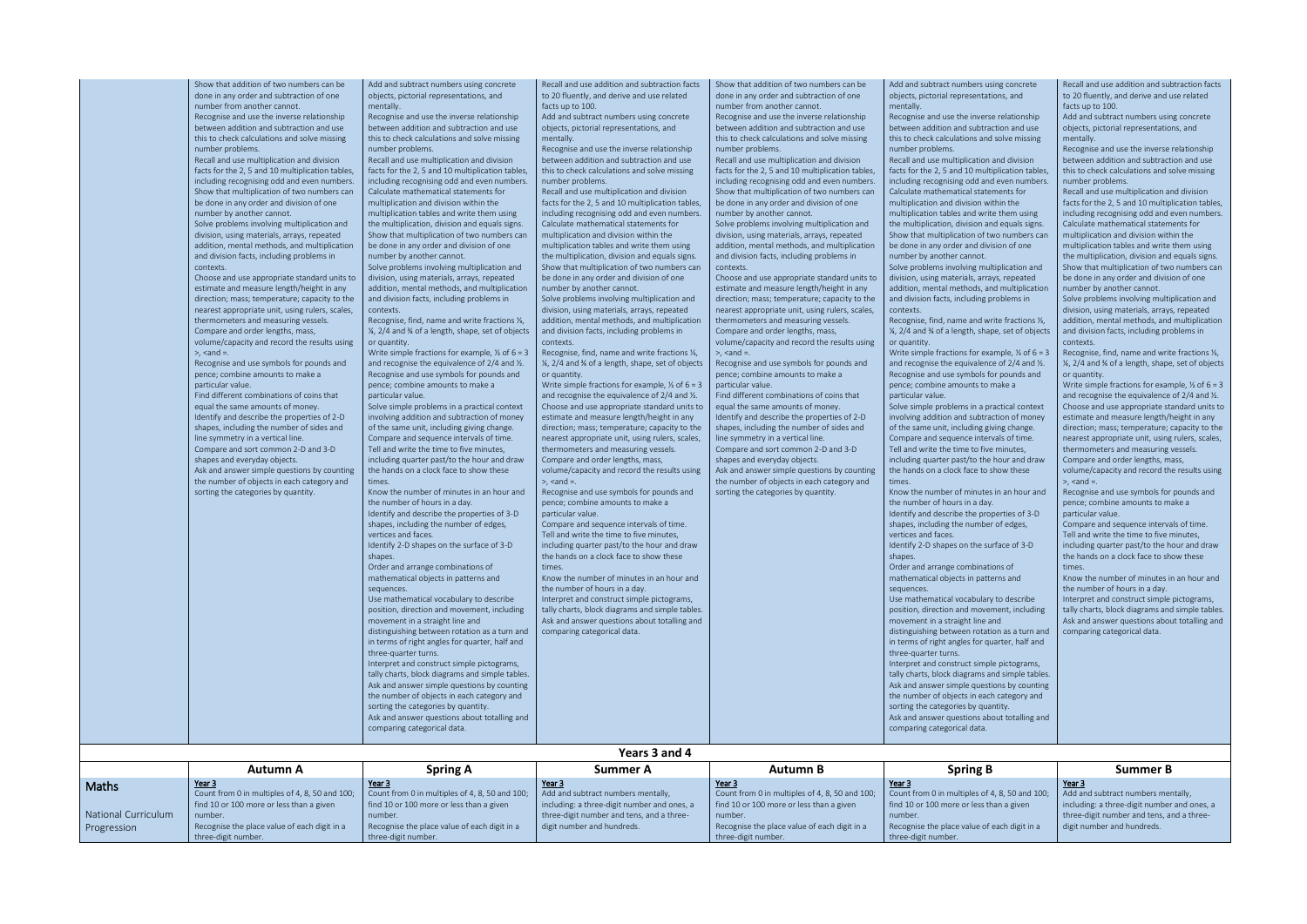Add and subtract numbers with up to three

and order numbers up to 1000. represent and estimate numbers erent representations. d write numbers up to 1000 in

mber problems and practical s involving these ideas. subtract numbers mentally,  $\mu$ : a three-digit number and ones, a it number and tens, and a three- $\overline{\phantom{a}}$  hundreds.

subtract numbers with up to three  $\sin$ g formal written methods of r addition and subtraction. oblems, including missing number s, using number facts, place value, e complex addition and subtraction. d use multiplication and division the 3, 4 and 8 multiplication tables. d calculate mathematical statements iplication and division using the ,<br>ation tables that they know, for two-digit numbers times one-

nbers, using mental and progressing

blems, including missing number s, involving multiplication and including positive integer scaling s and correspondence problems in objects are connected to m objects. and down in tenths; recognise that rise from dividing an object into 10 irts and in dividing one-digit numbers

e, find and write fractions of a set of objects: unit fractions and fractions with small denominators. **Recognise and use fractions as numbers: unit** and non-unit fractions with small

e and show, using diagrams, nt fractions with small denominators. subtract fractions with the same hator within one whole.

and order unit fractions, and with the same denominators. oblems that involve all of the above.

ompare, add and subtract: mass; volume/capacity. the perimeter of simple 2-D shapes.

subtract amounts of money to give using both  $E$  and p in practical

write the time from an analogue cluding using Roman numerals from I d 12-hour and 24-hour clocks. and read time with increasing to the nearest minute; record and time in terms of seconds, minutes s; use vocabulary such as o'clock, . morning, afternoon, noon and

mumber of seconds in a minute and ber of days in each month, year and

durations of events.

D shapes and make 3-D shapes using g materials; recognise 3-D shapes in orientations and describe them. e angles as a property of shape or a

| supported by Abacus | Compare and order numbers up to 1000.                                                    | Compare and order numbers up to 1000.                                                       | Add and subtract numbers with up to three                                                | Compare and order numbers up to 1000.                                                    | Compare and order number                                    |
|---------------------|------------------------------------------------------------------------------------------|---------------------------------------------------------------------------------------------|------------------------------------------------------------------------------------------|------------------------------------------------------------------------------------------|-------------------------------------------------------------|
| Framework           | Add and subtract numbers mentally,                                                       | Identify, represent and estimate numbers                                                    | digits, using formal written methods of                                                  | Add and subtract numbers mentally,                                                       | Identify, represent and estin                               |
|                     | including: a three-digit number and ones, a                                              | using different representations.                                                            | columnar addition and subtraction.                                                       | including: a three-digit number and ones, a                                              | using different representatio                               |
|                     | three-digit number and tens, and a three-                                                | Read and write numbers up to 1000 in                                                        | Estimate the answer to a calculation and use                                             | three-digit number and tens, and a three-                                                | Read and write numbers up                                   |
|                     | digit number and hundreds.                                                               | numerals and in words.                                                                      | inverse operations to check answers.                                                     | digit number and hundreds.                                                               | numerals and in words.                                      |
|                     | Solve problems, including missing number                                                 | Solve number problems and practical                                                         | Solve problems, including missing number                                                 | Solve problems, including missing number                                                 | Solve number problems and                                   |
|                     | problems, using number facts, place value,                                               | problems involving these ideas.                                                             | problems, using number facts, place value,                                               | problems, using number facts, place value,                                               | problems involving these ide                                |
|                     | and more complex addition and subtraction.<br>Recall and use multiplication and division | Add and subtract numbers mentally,<br>including: a three-digit number and ones, a           | and more complex addition and subtraction.<br>Recall and use multiplication and division | and more complex addition and subtraction.<br>Recall and use multiplication and division | Add and subtract numbers r<br>including: a three-digit numl |
|                     | facts for the 3, 4 and 8 multiplication tables.                                          | three-digit number and tens, and a three-                                                   | facts for the 3, 4 and 8 multiplication tables.                                          | facts for the 3, 4 and 8 multiplication tables.                                          | three-digit number and tens                                 |
|                     | Write and calculate mathematical statements                                              | digit number and hundreds.                                                                  | Write and calculate mathematical statements                                              | Write and calculate mathematical statements                                              | digit number and hundreds.                                  |
|                     | for multiplication and division using the                                                | Add and subtract numbers with up to three                                                   | for multiplication and division using the                                                | for multiplication and division using the                                                | Add and subtract numbers y                                  |
|                     | multiplication tables that they know,                                                    | digits, using formal written methods of                                                     | multiplication tables that they know,                                                    | multiplication tables that they know,                                                    | digits, using formal written r                              |
|                     | including for two-digit numbers times one-                                               | columnar addition and subtraction.                                                          | including for two-digit numbers times one-                                               | including for two-digit numbers times one-                                               | columnar addition and subti                                 |
|                     | digit numbers, using mental and progressing                                              | Solve problems, including missing number                                                    | digit numbers, using mental and progressing                                              | digit numbers, using mental and progressing                                              | Solve problems, including m                                 |
|                     | to formal written methods.                                                               | problems, using number facts, place value,                                                  | to formal written methods.                                                               | to formal written methods.                                                               | problems, using number fac                                  |
|                     | Solve problems, including missing number                                                 | and more complex addition and subtraction.                                                  | Solve problems, including missing number                                                 | Solve problems, including missing number                                                 | and more complex addition                                   |
|                     | problems, involving multiplication and                                                   | Recall and use multiplication and division                                                  | problems, involving multiplication and                                                   | problems, involving multiplication and                                                   | Recall and use multiplication                               |
|                     | division, including positive integer scaling                                             | facts for the 3, 4 and 8 multiplication tables.                                             | division, including positive integer scaling                                             | division, including positive integer scaling                                             | facts for the 3, 4 and 8 mult                               |
|                     | problems and correspondence problems in                                                  | Write and calculate mathematical statements                                                 | problems and correspondence problems in                                                  | problems and correspondence problems in                                                  | Write and calculate mathem                                  |
|                     | which n objects are connected to m objects.                                              | for multiplication and division using the                                                   | which n objects are connected to m objects.                                              | which n objects are connected to m objects.                                              | for multiplication and divisio                              |
|                     | Recognise, find and write fractions of a                                                 | multiplication tables that they know,                                                       | Count up and down in tenths; recognise that                                              | Recognise, find and write fractions of a                                                 | multiplication tables that the                              |
|                     | discrete set of objects: unit fractions and                                              | including for two-digit numbers times one-                                                  | tenths arise from dividing an object into 10                                             | discrete set of objects: unit fractions and                                              | including for two-digit numb                                |
|                     | non-unit fractions with small denominators.                                              | digit numbers, using mental and progressing                                                 | equal parts and in dividing one-digit numbers                                            | non-unit fractions with small denominators.                                              | digit numbers, using mental                                 |
|                     | Recognise and use fractions as numbers: unit                                             | to formal written methods.                                                                  | or quantities by 10.                                                                     | Recognise and use fractions as numbers: unit                                             | to formal written methods.                                  |
|                     | fractions and non-unit fractions with small                                              | Solve problems, including missing number                                                    | Recognise, find and write fractions of a                                                 | fractions and non-unit fractions with small                                              | Solve problems, including m                                 |
|                     | denominators.                                                                            | problems, involving multiplication and                                                      | discrete set of objects: unit fractions and                                              | denominators.                                                                            | problems, involving multiplie                               |
|                     | Compare and order unit fractions, and                                                    | division, including positive integer scaling                                                | non-unit fractions with small denominators.                                              | Compare and order unit fractions, and                                                    | division, including positive ir                             |
|                     | fractions with the same denominators                                                     | problems and correspondence problems in                                                     | Recognise and show, using diagrams,                                                      | fractions with the same denominators                                                     | problems and corresponder                                   |
|                     | Measure, compare, add and subtract:                                                      | which n objects are connected to m objects.                                                 | equivalent fractions with small denominators.                                            | Measure, compare, add and subtract:                                                      | which n objects are connect                                 |
|                     | lengths; mass; volume/capacity.<br>Add and subtract amounts of money to give             | Count up and down in tenths; recognise that<br>tenths arise from dividing an object into 10 | Add and subtract fractions with the same<br>denominator within one whole.                | lengths; mass; volume/capacity.<br>Add and subtract amounts of money to give             | Count up and down in tenth<br>tenths arise from dividing ar |
|                     | change, using both £ and p in practical                                                  | equal parts and in dividing one-digit numbers                                               | Compare and order unit fractions, and                                                    | change, using both £ and p in practical                                                  | equal parts and in dividing o                               |
|                     | contexts.                                                                                | or quantities by 10.                                                                        | fractions with the same denominators.                                                    | contexts.                                                                                | or quantities by 10.                                        |
|                     | Tell and write the time from an analogue                                                 | Recognise, find and write fractions of a                                                    | Measure, compare, add and subtract:                                                      | Tell and write the time from an analogue                                                 | Recognise, find and write fra                               |
|                     | clock, including using Roman numerals from I                                             | discrete set of objects: unit fractions and                                                 | lengths; mass; volume/capacity.                                                          | clock, including using Roman numerals from I                                             | discrete set of objects: unit                               |
|                     | to XII, and 12-hour and 24-hour clocks.                                                  | non-unit fractions with small denominators.                                                 | Measure the perimeter of simple 2-D shapes.                                              | to XII, and 12-hour and 24-hour clocks.                                                  | non-unit fractions with smal                                |
|                     | Know the number of seconds in a minute and                                               | Recognise and use fractions as numbers: unit                                                | Add and subtract amounts of money to give                                                | Know the number of seconds in a minute and                                               | Recognise and use fractions                                 |
|                     | the number of days in each month, year and                                               | fractions and non-unit fractions with small                                                 | change, using both £ and p in practical                                                  | the number of days in each month, year and                                               | fractions and non-unit fracti                               |
|                     | leap year.                                                                               | denominators.                                                                               | contexts.                                                                                | leap year.                                                                               | denominators.                                               |
|                     | Compare durations of events.                                                             | Recognise and show, using diagrams,                                                         | Tell and write the time from an analogue                                                 | Compare durations of events.                                                             | Recognise and show, using o                                 |
|                     | Draw 2-D shapes and make 3-D shapes using                                                | equivalent fractions with small denominators.                                               | clock, including using Roman numerals from I                                             | Draw 2-D shapes and make 3-D shapes using                                                | equivalent fractions with sm                                |
|                     | modelling materials; recognise 3-D shapes in                                             | Add and subtract fractions with the same                                                    | to XII, and 12-hour and 24-hour clocks.                                                  | modelling materials; recognise 3-D shapes in                                             | Add and subtract fractions v                                |
|                     | different orientations and describe them.                                                | denominator within one whole.                                                               | Estimate and read time with increasing                                                   | different orientations and describe them.                                                | denominator within one wh                                   |
|                     | Year 4                                                                                   | Compare and order unit fractions, and                                                       | accuracy to the nearest minute; record and                                               | Year 4                                                                                   | Compare and order unit frac                                 |
|                     | Recognise the place value of each digit in a                                             | fractions with the same denominators.                                                       | compare time in terms of seconds, minutes                                                | Recognise the place value of each digit in a                                             | fractions with the same den                                 |
|                     | four-digit number.                                                                       | Solve problems that involve all of the above.                                               | and hours; use vocabulary such as o'clock,                                               | four-digit number.                                                                       | Solve problems that involve                                 |
|                     | Order and compare numbers beyond 1000.                                                   | Measure, compare, add and subtract:                                                         | a.m./p.m., morning, afternoon, noon and                                                  | Order and compare numbers beyond 1000.                                                   | Measure, compare, add and                                   |
|                     | Identify, represent and estimate numbers                                                 | lengths; mass; volume/capacity.                                                             | midnight.                                                                                | Identify, represent and estimate numbers                                                 | lengths; mass; volume/capa                                  |
|                     | using different representations.                                                         | Measure the perimeter of simple 2-D shapes.                                                 | Compare durations of events.                                                             | using different representations.                                                         | Measure the perimeter of si                                 |
|                     | Round any number to the nearest 10, 100 or                                               | Add and subtract amounts of money to give<br>change, using both £ and p in practical        | Recognise angles as a property of shape or a<br>description of a turn.                   | Round any number to the nearest 10, 100 or                                               | Add and subtract amounts o<br>change, using both £ and p i  |
|                     | 1000.                                                                                    | contexts.                                                                                   | Identify horizontal and vertical lines and pairs                                         | 1000.                                                                                    | contexts.                                                   |
|                     | Add and subtract numbers with up to 4 digits                                             | Tell and write the time from an analogue                                                    | of perpendicular and parallel lines.                                                     | Add and subtract numbers with up to 4 digits                                             | Tell and write the time from                                |
|                     | using the formal written methods of                                                      | clock, including using Roman numerals from I                                                | Interpret and present data using bar charts,                                             | using the formal written methods of                                                      | clock, including using Romar                                |
|                     | columnar addition and subtraction where                                                  | to XII, and 12-hour and 24-hour clocks.                                                     | pictograms and tables.                                                                   | columnar addition and subtraction where                                                  | to XII, and 12-hour and 24-h                                |
|                     | appropriate.                                                                             | Estimate and read time with increasing                                                      | Solve one-step and two-step questions using                                              | appropriate.                                                                             | Estimate and read time with                                 |
|                     | Estimate and use inverse operations to check<br>answers to a calculation.                | accuracy to the nearest minute; record and                                                  | information presented in scaled bar charts                                               | Estimate and use inverse operations to check<br>answers to a calculation.                | accuracy to the nearest min                                 |
|                     | Solve addition and subtraction two-step                                                  | compare time in terms of seconds, minutes                                                   | and pictograms and tables.                                                               | Solve addition and subtraction two-step                                                  | compare time in terms of se                                 |
|                     | problems in contexts, deciding which                                                     | and hours; use vocabulary such as o'clock,                                                  | Year 4                                                                                   | problems in contexts, deciding which                                                     | and hours; use vocabulary s                                 |
|                     | operations and methods to use and why.                                                   | a.m./p.m., morning, afternoon, noon and                                                     | Find 1000 more or less than a given number.                                              | operations and methods to use and why.                                                   | a.m./p.m., morning, afterno                                 |
|                     | Recall multiplication and division facts for                                             | midnight.                                                                                   | Count backwards through zero to include                                                  | Recall multiplication and division facts for                                             | midnight.                                                   |
|                     | multiplication tables up to $12 \times 12$ .                                             | Know the number of seconds in a minute and                                                  | negative numbers.                                                                        | multiplication tables up to $12 \times 12$ .                                             | Know the number of second                                   |
|                     | Use place value, known and derived facts to                                              | the number of days in each month, year and                                                  | Recognise the place value of each digit in a                                             | Use place value, known and derived facts to                                              | the number of days in each                                  |
|                     | multiply and divide mentally, including:                                                 | leap year.                                                                                  | four-digit number.                                                                       | multiply and divide mentally, including:                                                 | leap year.                                                  |
|                     | multiplying by 0 and 1; dividing by 1;                                                   | Compare durations of events.                                                                | Order and compare numbers beyond 1000.                                                   | multiplying by 0 and 1; dividing by 1;                                                   | Compare durations of event                                  |
|                     | multiplying together three numbers.                                                      | Draw 2-D shapes and make 3-D shapes using                                                   | Round any number to the nearest 10, 100 or                                               | multiplying together three numbers.                                                      | Draw 2-D shapes and make                                    |
|                     | Multiply two-digit and three-digit numbers by                                            | modelling materials; recognise 3-D shapes in                                                | 1000.                                                                                    | Multiply two-digit and three-digit numbers by                                            | modelling materials; recogn                                 |
|                     | a one-digit number using formal written                                                  | different orientations and describe them.                                                   | Solve number and practical problems that                                                 | a one-digit number using formal written                                                  | different orientations and do                               |
|                     | layout.                                                                                  | Recognise angles as a property of shape or a<br>description of a turn.                      | involve all of the above and with increasingly                                           | layout.                                                                                  | Recognise angles as a prope<br>description of a turn.       |
|                     |                                                                                          |                                                                                             | large positive numbers.                                                                  |                                                                                          |                                                             |

Find 1000 more or less than a given number. Count backwards through zero to include negative numbers.

Add and subtract numbers with up to three digits, using formal written methods of columnar addition and subtraction. Estimate the answer to a calculation and use inverse operations to check answers. Solve problems, including missing number problems, using number facts, place value, and more complex addition and subtraction. Recall and use multiplication and division facts for the 3, 4 and 8 multiplication tables. Write and calculate mathematical statements for multiplication and division using the multiplication tables that they know, including for two-digit numbers times onedigit numbers, using mental and progressing to formal written methods. Solve problems, including missing number problems, involving multiplication and division, including positive integer scaling problems and correspondence problems in which n objects are connected to m objects. Count up and down in tenths; recognise that tenths arise from dividing an object into 10 equal parts and in dividing one-digit numbers or quantities by 10. Recognise, find and write fractions of a discrete set of objects: unit fractions and non-unit fractions with small denominators. Recognise and show, using diagrams, equivalent fractions with small denominators. Add and subtract fractions with the same denominator within one whole.

Compare and order unit fractions, and fractions with the same denominators. Measure, compare, add and subtract: lengths; mass; volume/capacity. Measure the perimeter of simple 2-D shapes.

Add and subtract amounts of money to give change, using both £ and p in practical contexts. Tell and write the time from an analogue

clock, including using Roman numerals from I to XII, and 12-hour and 24-hour clocks. Estimate and read time with increasing accuracy to the nearest minute; record and compare time in terms of seconds, minutes and hours; use vocabulary such as o'clock, a.m./p.m., morning, afternoon, noon and midnight.

Compare durations of events. Recognise angles as a property of shape or a description of a turn.

Identify horizontal and vertical lines and pairs of perpendicular and parallel lines.

Interpret and present data using bar charts, pictograms and tables.

Solve one-step and two-step questions using information presented in scaled bar charts and pictograms and tables.

Year 4

Recognise the place value of each digit in a four-digit number.

Order and compare numbers beyond 1000. Round any number to the nearest 10, 100 or 1000.

Solve number and practical problems that involve all of the above and with increasingly large positive numbers.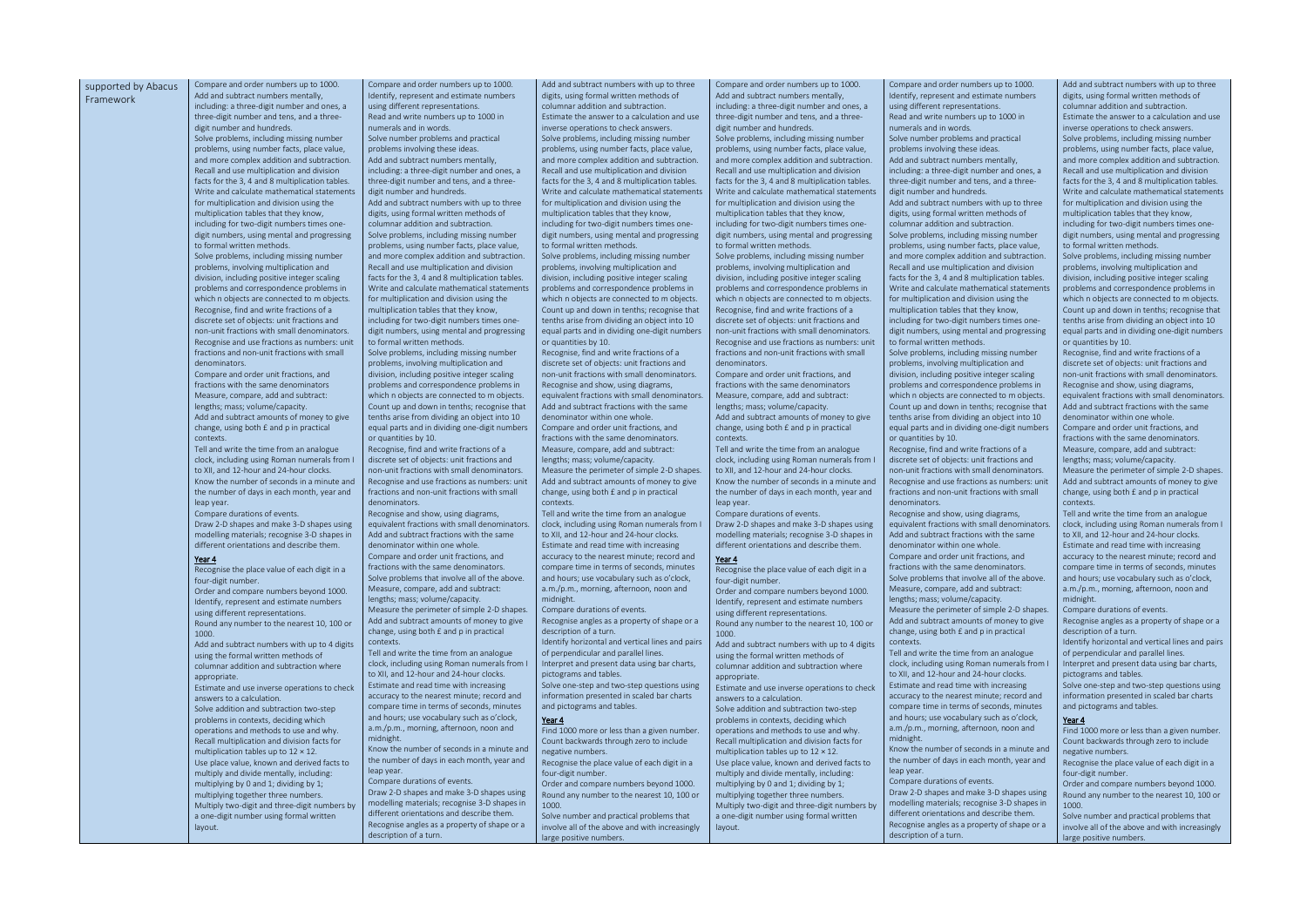Solve problems involving multiplying and adding, including using the distributive law to multiply two digit numbers by one digit, integer scaling problems and harder correspondence problems.

Recognise and show, using diagrams, families of common equivalent fractions. Solve problems involving increasingly harder fractions to calculate quantities, and fractions to divide quantities, including non-unit fractions where the answer is a whole number.

Recognise and write decimal equivalents of any number of tenths or hundredths. Convert between different units of measure. Measure and calculate the perimeter of a rectilinear figure in centimetres and metres. Estimate, compare and calculate different measures, including money in pounds and pence. Read, write and convert time between

analogue and digital 12- and 24-hour clocks. Solve problems involving converting from hours to minutes; minutes to seconds; years to months; weeks to days. Interpret and present discrete and

continuous data using appropriate graphical methods, including bar charts and time graphs.

Solve comparison, sum and difference problems using information presented in bar charts, pictograms, tables and other graphs.

.

Identify right angles, recognise that two right angles make a half-turn, three make three quarters of a turn and four a complete turn; identify whether angles are greater than or less than a right angle.

#### Year 4

Count in multiples of 6, 7, 9, 25 and 1000. Find 1000 more or less than a given number. Recognise the place value of each digit in a four-digit number.

Identify, represent and estimate numbers using different representations.

Round any number to the nearest 10, 100 or 1000.

Solve number and practical problems that involve all of the above and with increasingly large positive numbers.

Add and subtract numbers with up to 4 digits using the formal written methods of columnar addition and subtraction where appropriate.

Read Roman numerals to 100 and know that over time, the numeral system changed to include the concept of zero and place value. Add and subtract numbers with up to 4 digits using the formal written methods of columnar addition and subtraction where appropriate

Estimate and use inverse operations to check answers to a calculation.

Solve addition and subtraction two-step problems in contexts, deciding which operations and methods to use and why. Recall multiplication and division facts for multiplication tables up to 12 × 12. Use place value, known and derived facts to multiply and divide mentally, including: multiplying by 0 and 1; dividing by 1; multiplying together three numbers. Recognise and use factor pairs and commutativity in mental calculations. Multiply two-digit and three-digit numbers by a one-digit number using formal written layout.

Solve problems involving multiplying and adding, including using the distributive law to multiply two digit numbers by one digit, integer scaling problems and harder correspondence problems.

> $\frac{1}{4}$ ,  $\frac{1}{2}$ ,  $\frac{3}{4}$ . Find the effect of dividing a one- or two-digit

Recognise and show, using diagrams, families of common equivalent fractions. Solve problems involving increasingly harder fractions to calculate quantities, and fractions

to divide quantities, including non-unit fractions where the answer is a whole number.

Find the effect of dividing a one- or two-digit number by 10 and 100, identifying the value of the digits in the answer as ones, tenths and hundredth.

Round decimals with one decimal place to the nearest whole number.

Compare numbers with the same number of decimal places up to two decimal places. Measure and calculate the perimeter of a rectilinear figure in centimetres and metres. Estimate, compare and calculate different measures, including money in pounds and

pence. Read, write and convert time between analogue and digital 12- and 24-hour clocks. Compare and classify geometric shapes, including quadrilaterals and triangles, based on their properties and sizes. Identify acute and obtuse angles and compare and order angles up to two right

angles by size.

Estimate and use inverse operations to check answers to a calculation. Solve addition and subtraction two-step

problems in contexts, deciding which operations and methods to use and why. Recall multiplication and division facts for multiplication tables up to 12 × 12. Use place value, known and derived facts to multiply and divide mentally, including: multiplying by 0 and 1; dividing by 1; multiplying together three numbers. Recognise and use factor pairs and commutativity in mental calculations. Multiply two-digit and three-digit numbers by a one-digit number using formal written layout.

Solve problems involving multiplying and adding, including using the distributive law to multiply two digit numbers by one digit, integer scaling problems and harder correspondence problems.

Recognise and show, using diagrams, families of common equivalent fractions. Count up and down in hundredths; recognise that hundredths arise when dividing an

object by one hundred and dividing tenths by ten. Solve problems involving increasingly harder

fractions to calculate quantities, and fractions to divide quantities, including non-unit fractions where the answer is a whole number.

Add and subtract fractions with the same denominator.

Recognise and write decimal equivalents of any number of tenths or hundredths. Recognise and write decimal equivalents to

number by 10 and 100, identifying the value of the digits in the answer as ones, tenths and hundredth. Round decimals with one decimal place to

the nearest whole number. Compare numbers with the same number of

decimal places up to two decimal places. Solve simple measure and money problems involving fractions and decimals to two decimal places.

Convert between different units of measure. Measure and calculate the perimeter of a rectilinear figure in centimetres and metres. Find the area of rectilinear shapes by counting squares.

Estimate, compare and calculate different measures, including money in pounds and pence.

Compare and classify geometric shapes, including quadrilaterals and triangles, based on their properties and sizes. Describe positions on a 2-D grid as coordinates in the first quadrant.

Solve problems involving multiplying and adding, including using the distributive law to multiply two digit numbers by one digit, integer scaling problems and harder correspondence problems.

Recognise and show, using diagrams, families of common equivalent fractions. Solve problems involving increasingly harder fractions to calculate quantities, and fractions to divide quantities, including non-unit fractions where the answer is a whole number.

Recognise and write decimal equivalents of any number of tenths or hundredths. Convert between different units of measure. Measure and calculate the perimeter of a rectilinear figure in centimetres and metres. Estimate, compare and calculate different measures, including money in pounds and pence.

Read, write and convert time between analogue and digital 12- and 24-hour clocks. Solve problems involving converting from hours to minutes; minutes to seconds; years to months; weeks to days. Interpret and present discrete and

continuous data using appropriate graphical methods, including bar charts and time graphs.

Solve comparison, sum and difference problems using information presented in bar charts, pictograms, tables and other graphs.

.

identify whether angles are greater than or

Count in multiples of 6, 7, 9, 25 and 1000. Recognise the place value of each digit in a

using the formal written methods of columnar addition and subtraction where appropriate.

Identify right angles, recognise that two right angles make a half-turn, three make three quarters of a turn and four a complete turn; less than a right angle. Year 4 Find 1000 more or less than a given number. four-digit number. Identify, represent and estimate numbers using different representations. Round any number to the nearest 10, 100 or  $1000$ Solve number and practical problems that involve all of the above and with increasingly large positive numbers. Add and subtract numbers with up to 4 digits Estimate and use inverse operations to check answers to a calculation. Solve addition and subtraction two-step problems in contexts, deciding which operations and methods to use and why. Recall multiplication and division facts for multiplication tables up to 12 × 12. Use place value, known and derived facts to multiply and divide mentally, including: multiplying by 0 and 1; dividing by 1; multiplying together three numbers. Recognise and use factor pairs and commutativity in mental calculations. Multiply two-digit and three-digit numbers by a one-digit number using formal written layout. Solve problems involving multiplying and adding, including using the distributive law to multiply two digit numbers by one digit, integer scaling problems and harder correspondence problems. Recognise and show, using diagrams, families of common equivalent fractions. Solve problems involving increasingly harder fractions to calculate quantities, and fractions to divide quantities, including non-unit fractions where the answer is a whole number. Find the effect of dividing a one- or two-digit number by 10 and 100, identifying the value of the digits in the answer as ones, tenths and hundredth. Round decimals with one decimal place to the nearest whole number. Compare numbers with the same number of decimal places up to two decimal places. Measure and calculate the perimeter of a rectilinear figure in centimetres and metres. Estimate, compare and calculate different measures, including money in pounds and pence. Read, write and convert time between analogue and digital 12- and 24-hour clocks. Compare and classify geometric shapes, including quadrilaterals and triangles, based on their properties and sizes. Identify acute and obtuse angles and Read Roman numerals to 100 and know that over time, the numeral system changed to include the concept of zero and place value. Add and subtract numbers with up to 4 digits using the formal written methods of columnar addition and subtraction where appropriate Estimate and use inverse operations to check answers to a calculation. Solve addition and subtraction two-step problems in contexts, deciding which operations and methods to use and why. Recall multiplication and division facts for multiplication tables up to 12 × 12. Use place value, known and derived facts to multiply and divide mentally, including: multiplying by 0 and 1; dividing by 1; multiplying together three numbers. Recognise and use factor pairs and commutativity in mental calculations. Multiply two-digit and three-digit numbers by a one-digit number using formal written layout. Solve problems involving multiplying and adding, including using the distributive law to multiply two digit numbers by one digit, integer scaling problems and harder correspondence problems. Recognise and show, using diagrams, families of common equivalent fractions. Count up and down in hundredths; recognise that hundredths arise when dividing an object by one hundred and dividing tenths by ten. Solve problems involving increasingly harder fractions to calculate quantities, and fractions to divide quantities, including non-unit fractions where the answer is a whole number. Add and subtract fractions with the same denominator. Recognise and write decimal equivalents of any number of tenths or hundredths. Recognise and write decimal equivalents to  $\frac{1}{4}$ ,  $\frac{1}{5}$ ,  $\frac{3}{4}$ . Find the effect of dividing a one- or two-digit number by 10 and 100, identifying the value of the digits in the answer as ones, tenths and hundredth. Round decimals with one decimal place to the nearest whole number. Compare numbers with the same number of decimal places up to two decimal places. Solve simple measure and money problems involving fractions and decimals to two decimal places. Convert between different units of measure. Measure and calculate the perimeter of a rectilinear figure in centimetres and metres. Find the area of rectilinear shapes by counting squares. Estimate, compare and calculate different measures, including money in pounds and pence. Compare and classify geometric shapes, including quadrilaterals and triangles, based on their properties and sizes. Describe positions on a 2-D grid as coordinates in the first quadrant.

compare and order angles up to two right angles by size.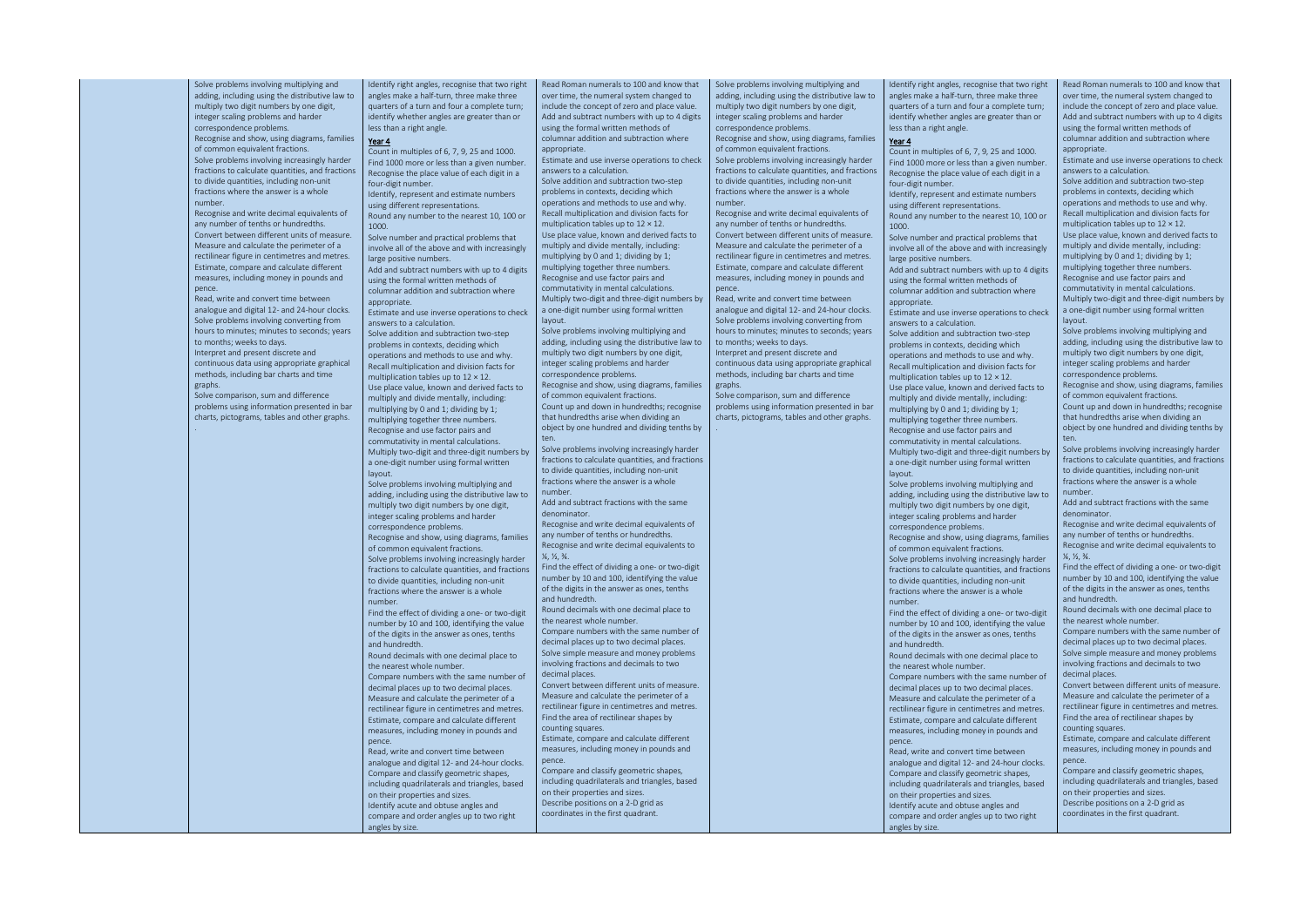|               |  | Identify lines of symmetry in 2-D shapes<br>presented in different orientations.<br>Complete a simple symmetric figure with<br>respect to a specific line of symmetry. | Describe movements between positions as<br>translations of a given unit to the left/right<br>and up/down.<br>Plot specified points and draw sides to<br>complete a given polygon.<br>Interpret and present discrete and<br>continuous data using appropriate graphical<br>methods, including bar charts and time<br>graphs.<br>Solve comparison, sum and difference<br>problems using information presented in bar<br>charts, pictograms, tables and other graphs. |  | Identify lines of symmetry in 2-D shapes<br>presented in different orientations.<br>Complete a simple symmetric figure with<br>respect to a specific line of symmetry. | Describe movements between positions as<br>translations of a given unit to the left/right<br>and up/down.<br>Plot specified points and draw sides to<br>complete a given polygon.<br>Interpret and present discrete and<br>continuous data using appropriate graphical<br>methods, including bar charts and time<br>graphs.<br>Solve comparison, sum and difference<br>problems using information presented in bar<br>charts, pictograms, tables and other graphs. |
|---------------|--|------------------------------------------------------------------------------------------------------------------------------------------------------------------------|--------------------------------------------------------------------------------------------------------------------------------------------------------------------------------------------------------------------------------------------------------------------------------------------------------------------------------------------------------------------------------------------------------------------------------------------------------------------|--|------------------------------------------------------------------------------------------------------------------------------------------------------------------------|--------------------------------------------------------------------------------------------------------------------------------------------------------------------------------------------------------------------------------------------------------------------------------------------------------------------------------------------------------------------------------------------------------------------------------------------------------------------|
| Years 5 and 6 |  |                                                                                                                                                                        |                                                                                                                                                                                                                                                                                                                                                                                                                                                                    |  |                                                                                                                                                                        |                                                                                                                                                                                                                                                                                                                                                                                                                                                                    |

| Year 5<br>Year 5<br>Year 5<br>Year 5<br>Year 5<br>Year 5<br>Maths<br>Read, write, order and compare numbers to<br>Read, write, order and compare numbers to<br>Interpret negative numbers in context, count<br>Read, write, order and compare numbers to<br>Read, write, order and compare numbers to<br>at least 1 000 000 and determine the value of<br>at least 1 000 000 and determine the value of<br>forwards and backwards with positive and<br>at least 1 000 000 and determine the value of<br>at least 1 000 000 and determine the value of<br><b>National Curriculum</b><br>each digit.<br>each digit.<br>each digit.<br>negative whole numbers, including through<br>each digit.<br>Count forwards or backwards in steps of<br>Add and subtract numbers mentally with<br>Count forwards or backwards in steps of<br>Add and subtract numbers mentally with<br>zero.<br>zero.<br>Progression<br>powers of 10 for any given number up to 1<br>increasingly large numbers.<br>powers of 10 for any given number up to 1<br>increasingly large numbers.<br>Round any number up to 1 000 000 to the<br>Round any number up to 1 000 000 to the<br>supported by Abacus<br>Use rounding to check answers to<br>nearest 10, 100, 1000, 10 000 and 100 000.<br>000 000.<br>Use rounding to check answers to<br>nearest 10, 100, 1000, 10 000 and 100 000.<br>000 000.<br>Framework<br>calculations and determine, in the context of<br>calculations and determine, in the context of<br>Solve number problems and practical<br>Solve number problems and practical<br>Solve number problems and practical<br>Solve number problems and practical<br>problems that involve all of the above.<br>problems that involve all of the above.<br>a problem, levels of accuracy.<br>problems that involve all of the above.<br>a problem, levels of accuracy.<br>problems that involve all of the above.<br>Add and subtract whole numbers with more<br>Solve addition and subtraction multi-step<br>Read Roman numerals to 1000 (M) and<br>Add and subtract whole numbers with more<br>Solve addition and subtraction multi-step<br>Read Roman numerals to 1000 (M) and<br>than 4 digits, including using formal written<br>problems in contexts, deciding which<br>recognise years written in Roman numerals.<br>than 4 digits, including using formal written<br>problems in contexts, deciding which<br>recognise years written in Roman numerals.<br>methods.<br>Add and subtract whole numbers with more<br>operations and methods to use and why.<br>operations and methods to use and why.<br>methods.<br>Add and subtract numbers mentally with<br>Know and use the vocabulary of prime<br>than 4 digits, including using formal written<br>Add and subtract numbers mentally with<br>Know and use the vocabulary of prime<br>increasingly large numbers.<br>numbers, prime factors and composite<br>increasingly large numbers.<br>numbers, prime factors and composite<br>methods.<br>methods.<br>Use rounding to check answers to<br>Add and subtract numbers mentally with<br>Use rounding to check answers to<br>numbers.<br>numbers.<br>calculations and determine, in the context of<br>Establish whether a number up to 100 is<br>increasingly large numbers.<br>calculations and determine, in the context of<br>Establish whether a number up to 100 is<br>increasingly large numbers.<br>a problem, levels of accuracy.<br>prime and recall prime numbers up to 19.<br>Use rounding to check answers to<br>a problem, levels of accuracy.<br>prime and recall prime numbers up to 19.<br>Use rounding to check answers to<br>Solve addition and subtraction multi-step<br>Multiply numbers up to 4 digits by a one- or<br>calculations and determine, in the context of<br>Solve addition and subtraction multi-step<br>Multiply numbers up to 4 digits by a one- or<br>problems in contexts, deciding which<br>two-digit number using a formal written<br>two-digit number using a formal written<br>a problem, levels of accuracy.<br>a problem, levels of accuracy.<br>problems in contexts, deciding which<br>operations and methods to use and why.<br>method, including long multiplication for<br>Solve addition and subtraction multi-step<br>operations and methods to use and why.<br>method, including long multiplication for<br>Solve addition and subtraction multi-step<br>Identify multiples and factors, including<br>Identify multiples and factors, including<br>two-digit numbers.<br>two-digit numbers.<br>problems in contexts, deciding which<br>problems in contexts, deciding which<br>finding all factor pairs of a number, and<br>Multiply and divide numbers mentally<br>finding all factor pairs of a number, and<br>Multiply and divide numbers mentally<br>operations and methods to use and why.<br>operations and methods to use and why.<br>common factors of two numbers.<br>drawing upon known facts.<br>common factors of two numbers.<br>drawing upon known facts.<br>Identify multiples and factors, including<br>Identify multiples and factors, including<br>Multiply numbers up to 4 digits by a one- or<br>Divide numbers up to 4 digits by a one-digit<br>Multiply numbers up to 4 digits by a one- or<br>Divide numbers up to 4 digits by a one-digit<br>finding all factor pairs of a number, and<br>finding all factor pairs of a number, and<br>two-digit number using a formal written<br>number using the formal written method of<br>two-digit number using a formal written<br>number using the formal written method of<br>common factors of two numbers<br>common factors of two numbers<br>method, including long multiplication for<br>short division and interpret remainders<br>method, including long multiplication for<br>short division and interpret remainders<br>Multiply numbers up to 4 digits by a one- or<br>Multiply numbers up to 4 digits by a one- or<br>two-digit numbers.<br>appropriately for the context.<br>two-digit numbers.<br>appropriately for the context.<br>two-digit number using a formal written<br>two-digit number using a formal written<br>Multiply and divide numbers mentally<br>Multiply and divide whole numbers and those<br>Multiply and divide whole numbers and those<br>Multiply and divide numbers mentally<br>method, including long multiplication for<br>method, including long multiplication for<br>drawing upon known facts.<br>involving decimals by 10, 100 and 1000.<br>involving decimals by 10, 100 and 1000.<br>drawing upon known facts.<br>two-digit numbers.<br>two-digit numbers.<br>Divide numbers up to 4 digits by a one-digit<br>Recognise and use square numbers and cube<br>Divide numbers up to 4 digits by a one-digit<br>Recognise and use square numbers and cube<br>Divide numbers up to 4 digits by a one-digit<br>number using the formal written method of<br>numbers, and the notation for squared and<br>number using the formal written method of<br>numbers, and the notation for squared and<br>number using the formal written method of<br>short division and interpret remainders<br>cubed.<br>short division and interpret remainders<br>cubed.<br>short division and interpret remainders<br>appropriately for the context.<br>appropriately for the context.<br>Solve problems involving multiplication and<br>Solve problems involving multiplication and<br>appropriately for the context.<br>appropriately for the context.<br>Multiply and divide whole numbers and those<br>division including using their knowledge of<br>Multiply and divide whole numbers and those<br>division including using their knowledge of<br>Multiply and divide whole numbers and those<br>Multiply and divide whole numbers and those<br>involving decimals by 10, 100 and 1000.<br>factors and multiples, squares and cubes.<br>involving decimals by 10, 100 and 1000.<br>factors and multiples, squares and cubes.<br>involving decimals by 10, 100 and 1000.<br>involving decimals by 10, 100 and 1000.<br>Solve problems involving multiplication and<br>Solve problems involving multiplication and<br>Recognise mixed numbers and improper<br>Recognise mixed numbers and improper<br>Recognise and use square numbers and cube<br>Recognise and use square numbers and cube<br>division including using their knowledge of<br>fractions and convert from one form to the<br>division including using their knowledge of<br>fractions and convert from one form to the<br>numbers, and the notation for squared and<br>numbers, and the notation for squared and<br>factors and multiples, squares and cubes.<br>other and write mathematical statements >1<br>factors and multiples, squares and cubes.<br>other and write mathematical statements >1<br>cubed.<br>cubed.<br>Solve problems involving addition,<br>as a mixed number.<br>Solve problems involving addition,<br>as a mixed number.<br>Solve problems involving addition,<br>Solve problems involving addition,<br>subtraction, multiplication and division and a<br>Multiply proper fractions and mixed numbers<br>subtraction, multiplication and division and a<br>Multiply proper fractions and mixed numbers<br>subtraction, multiplication and division and a<br>combination of these, including<br>by whole numbers, supported by materials<br>combination of these, including<br>by whole numbers, supported by materials<br>combination of these, including<br>combination of these, including<br>understanding the meaning of the equals<br>and diagrams.<br>understanding the meaning of the equals<br>and diagrams.<br>understanding the meaning of the equals<br>Read and write decimal numbers as fractions.<br>Read and write decimal numbers as fractions.<br>sign.<br>sign<br>sign.<br>sign.<br>Compare and order fractions whose<br>Round decimals with two decimal places to<br>Compare and order fractions whose<br>Round decimals with two decimal places to<br>Solve problems involving multiplication and<br>denominators are all multiples of the same<br>the nearest whole number and to one<br>denominators are all multiples of the same<br>the nearest whole number and to one<br>division, including scaling by simple fractions<br>decimal place.<br>number.<br>decimal place.<br>number.<br>and problems involving simple rates.<br>and problems involving simple rates.<br>Read, write, order and compare numbers<br>Identify, name and write equivalent fractions<br>Identify, name and write equivalent fractions<br>Read, write, order and compare numbers<br>Identify, name and write equivalent fractions<br>Identify, name and write equivalent fractions<br>of a given fraction, represented visually,<br>with up to three decimal places.<br>of a given fraction, represented visually,<br>with up to three decimal places.<br>of a given fraction, represented visually,<br>of a given fraction, represented visually,<br>including tenths and hundredths.<br>Solve problems involving number up to three<br>including tenths and hundredths.<br>Solve problems involving number up to three<br>including tenths and hundredths.<br>including tenths and hundredths.<br>Read and write decimal numbers as fractions.<br>Read and write decimal numbers as fractions.<br>decimal places.<br>decimal places.<br>Recognise mixed numbers and improper<br>Recognise mixed numbers and improper<br>Convert between different units of metric<br>Convert between different units of metric<br>Round decimals with two decimal places to<br>Round decimals with two decimal places to<br>fractions and convert from one form to the<br>fractions and convert from one form to the | <b>Autumn A</b>                     | <b>Spring A</b> | <b>Summer A</b>                            | <b>Autumn B</b>                     | <b>Spring B</b> | <b>Summer B</b>                                 |
|---------------------------------------------------------------------------------------------------------------------------------------------------------------------------------------------------------------------------------------------------------------------------------------------------------------------------------------------------------------------------------------------------------------------------------------------------------------------------------------------------------------------------------------------------------------------------------------------------------------------------------------------------------------------------------------------------------------------------------------------------------------------------------------------------------------------------------------------------------------------------------------------------------------------------------------------------------------------------------------------------------------------------------------------------------------------------------------------------------------------------------------------------------------------------------------------------------------------------------------------------------------------------------------------------------------------------------------------------------------------------------------------------------------------------------------------------------------------------------------------------------------------------------------------------------------------------------------------------------------------------------------------------------------------------------------------------------------------------------------------------------------------------------------------------------------------------------------------------------------------------------------------------------------------------------------------------------------------------------------------------------------------------------------------------------------------------------------------------------------------------------------------------------------------------------------------------------------------------------------------------------------------------------------------------------------------------------------------------------------------------------------------------------------------------------------------------------------------------------------------------------------------------------------------------------------------------------------------------------------------------------------------------------------------------------------------------------------------------------------------------------------------------------------------------------------------------------------------------------------------------------------------------------------------------------------------------------------------------------------------------------------------------------------------------------------------------------------------------------------------------------------------------------------------------------------------------------------------------------------------------------------------------------------------------------------------------------------------------------------------------------------------------------------------------------------------------------------------------------------------------------------------------------------------------------------------------------------------------------------------------------------------------------------------------------------------------------------------------------------------------------------------------------------------------------------------------------------------------------------------------------------------------------------------------------------------------------------------------------------------------------------------------------------------------------------------------------------------------------------------------------------------------------------------------------------------------------------------------------------------------------------------------------------------------------------------------------------------------------------------------------------------------------------------------------------------------------------------------------------------------------------------------------------------------------------------------------------------------------------------------------------------------------------------------------------------------------------------------------------------------------------------------------------------------------------------------------------------------------------------------------------------------------------------------------------------------------------------------------------------------------------------------------------------------------------------------------------------------------------------------------------------------------------------------------------------------------------------------------------------------------------------------------------------------------------------------------------------------------------------------------------------------------------------------------------------------------------------------------------------------------------------------------------------------------------------------------------------------------------------------------------------------------------------------------------------------------------------------------------------------------------------------------------------------------------------------------------------------------------------------------------------------------------------------------------------------------------------------------------------------------------------------------------------------------------------------------------------------------------------------------------------------------------------------------------------------------------------------------------------------------------------------------------------------------------------------------------------------------------------------------------------------------------------------------------------------------------------------------------------------------------------------------------------------------------------------------------------------------------------------------------------------------------------------------------------------------------------------------------------------------------------------------------------------------------------------------------------------------------------------------------------------------------------------------------------------------------------------------------------------------------------------------------------------------------------------------------------------------------------------------------------------------------------------------------------------------------------------------------------------------------------------------------------------------------------------------------------------------------------------------------------------------------------------------------------------------------------------------------------------------------------------------------------------------------------------------------------------------------------------------------------------------------------------------------------------------------------------------------------------------------------------------------------------------------------------------------------------------------------------------------------------------------------------------------------------------------------------------------------------------------------------------------------------------------------------------------------------------------------------------------------------------------------------------------------------------------------------------------------------------------------------------------------------------------------------------------------------------------------------------------------------------------------------------------------------------------------------------------------------------------------------------------------------------------------------------------------------------------------------------------------------------------------------------------------------------------------------------------------------------------------------------------------------------------------------------------------------------------------------------------------------------------------------------------------------------------------------------------------------------------------------------------------------------------------------------------------------------------------------------------------------------------------------------------------------------------------------------------------------------------------------------------------------------------------------------------------------------------------------------------------------------------------------------------------------------------------------------------------------------------------------------------------------------------------------------------------------------------------------------------------------------------------------------------------------------------------------------------------------------------------------------------------------------------------------------------------------------------------------------------------------------------------------------------------------------------------------------------------------------------------------------------------------------------------------------------------------------------------------------------------------------------------------------------------------------------------------------------------------------------------------------------------------------------------------------------------------------------------------------------------------------------------------------------------------------------------------------------------------------------------------------------------------------------------------------------------------------------------------------------------------------------------------------------------------------------------------------------------------------------------------------------------------------------------------------------------------------------------------------------------------------------------------------------------------------------------------------------------------------------------------------------------------------------------------------------------------------------------------------------------------------------------------------------------------------------------------------------------------------------------------------------------------------------------------------------------------------------------------------------------------------------------------------------------------------------------------------------------------------------------------------------------------------------------------------------------------------------------------------------------------------------------------------------------------------------------------------------------|-------------------------------------|-----------------|--------------------------------------------|-------------------------------------|-----------------|-------------------------------------------------|
|                                                                                                                                                                                                                                                                                                                                                                                                                                                                                                                                                                                                                                                                                                                                                                                                                                                                                                                                                                                                                                                                                                                                                                                                                                                                                                                                                                                                                                                                                                                                                                                                                                                                                                                                                                                                                                                                                                                                                                                                                                                                                                                                                                                                                                                                                                                                                                                                                                                                                                                                                                                                                                                                                                                                                                                                                                                                                                                                                                                                                                                                                                                                                                                                                                                                                                                                                                                                                                                                                                                                                                                                                                                                                                                                                                                                                                                                                                                                                                                                                                                                                                                                                                                                                                                                                                                                                                                                                                                                                                                                                                                                                                                                                                                                                                                                                                                                                                                                                                                                                                                                                                                                                                                                                                                                                                                                                                                                                                                                                                                                                                                                                                                                                                                                                                                                                                                                                                                                                                                                                                                                                                                                                                                                                                                                                                                                                                                                                                                                                                                                                                                                                                                                                                                                                                                                                                                                                                                                                                                                                                                                                                                                                                                                                                                                                                                                                                                                                                                                                                                                                                                                                                                                                                                                                                                                                                                                                                                                                                                                                                                                                                                                                                                                                                                                                                                                                                                                                                                                                                                                                                                                                                                                                                                                                                                                                                                                                                                                                                                                                                                                                                                                                                                                                                                                                                                                                                                                                                                                                                                                                                                                                                                                                                                                                                                                                                                                                                                                                                                                                                                                                                                                                                                                                                                                                                                                                                                                                                                                                                                                                                                                                                                                                                                                                                                                                                                                                                                                                                                                                                                                                                                                                                                                                                                                                                                                                                                                                                                                                                                                                                                                                                                                                                                                             |                                     |                 |                                            |                                     |                 |                                                 |
|                                                                                                                                                                                                                                                                                                                                                                                                                                                                                                                                                                                                                                                                                                                                                                                                                                                                                                                                                                                                                                                                                                                                                                                                                                                                                                                                                                                                                                                                                                                                                                                                                                                                                                                                                                                                                                                                                                                                                                                                                                                                                                                                                                                                                                                                                                                                                                                                                                                                                                                                                                                                                                                                                                                                                                                                                                                                                                                                                                                                                                                                                                                                                                                                                                                                                                                                                                                                                                                                                                                                                                                                                                                                                                                                                                                                                                                                                                                                                                                                                                                                                                                                                                                                                                                                                                                                                                                                                                                                                                                                                                                                                                                                                                                                                                                                                                                                                                                                                                                                                                                                                                                                                                                                                                                                                                                                                                                                                                                                                                                                                                                                                                                                                                                                                                                                                                                                                                                                                                                                                                                                                                                                                                                                                                                                                                                                                                                                                                                                                                                                                                                                                                                                                                                                                                                                                                                                                                                                                                                                                                                                                                                                                                                                                                                                                                                                                                                                                                                                                                                                                                                                                                                                                                                                                                                                                                                                                                                                                                                                                                                                                                                                                                                                                                                                                                                                                                                                                                                                                                                                                                                                                                                                                                                                                                                                                                                                                                                                                                                                                                                                                                                                                                                                                                                                                                                                                                                                                                                                                                                                                                                                                                                                                                                                                                                                                                                                                                                                                                                                                                                                                                                                                                                                                                                                                                                                                                                                                                                                                                                                                                                                                                                                                                                                                                                                                                                                                                                                                                                                                                                                                                                                                                                                                                                                                                                                                                                                                                                                                                                                                                                                                                                                                                                                             |                                     |                 |                                            |                                     |                 | Interpret negative numbers in context, count    |
|                                                                                                                                                                                                                                                                                                                                                                                                                                                                                                                                                                                                                                                                                                                                                                                                                                                                                                                                                                                                                                                                                                                                                                                                                                                                                                                                                                                                                                                                                                                                                                                                                                                                                                                                                                                                                                                                                                                                                                                                                                                                                                                                                                                                                                                                                                                                                                                                                                                                                                                                                                                                                                                                                                                                                                                                                                                                                                                                                                                                                                                                                                                                                                                                                                                                                                                                                                                                                                                                                                                                                                                                                                                                                                                                                                                                                                                                                                                                                                                                                                                                                                                                                                                                                                                                                                                                                                                                                                                                                                                                                                                                                                                                                                                                                                                                                                                                                                                                                                                                                                                                                                                                                                                                                                                                                                                                                                                                                                                                                                                                                                                                                                                                                                                                                                                                                                                                                                                                                                                                                                                                                                                                                                                                                                                                                                                                                                                                                                                                                                                                                                                                                                                                                                                                                                                                                                                                                                                                                                                                                                                                                                                                                                                                                                                                                                                                                                                                                                                                                                                                                                                                                                                                                                                                                                                                                                                                                                                                                                                                                                                                                                                                                                                                                                                                                                                                                                                                                                                                                                                                                                                                                                                                                                                                                                                                                                                                                                                                                                                                                                                                                                                                                                                                                                                                                                                                                                                                                                                                                                                                                                                                                                                                                                                                                                                                                                                                                                                                                                                                                                                                                                                                                                                                                                                                                                                                                                                                                                                                                                                                                                                                                                                                                                                                                                                                                                                                                                                                                                                                                                                                                                                                                                                                                                                                                                                                                                                                                                                                                                                                                                                                                                                                                                                                             |                                     |                 |                                            |                                     |                 | forwards and backwards with positive and        |
|                                                                                                                                                                                                                                                                                                                                                                                                                                                                                                                                                                                                                                                                                                                                                                                                                                                                                                                                                                                                                                                                                                                                                                                                                                                                                                                                                                                                                                                                                                                                                                                                                                                                                                                                                                                                                                                                                                                                                                                                                                                                                                                                                                                                                                                                                                                                                                                                                                                                                                                                                                                                                                                                                                                                                                                                                                                                                                                                                                                                                                                                                                                                                                                                                                                                                                                                                                                                                                                                                                                                                                                                                                                                                                                                                                                                                                                                                                                                                                                                                                                                                                                                                                                                                                                                                                                                                                                                                                                                                                                                                                                                                                                                                                                                                                                                                                                                                                                                                                                                                                                                                                                                                                                                                                                                                                                                                                                                                                                                                                                                                                                                                                                                                                                                                                                                                                                                                                                                                                                                                                                                                                                                                                                                                                                                                                                                                                                                                                                                                                                                                                                                                                                                                                                                                                                                                                                                                                                                                                                                                                                                                                                                                                                                                                                                                                                                                                                                                                                                                                                                                                                                                                                                                                                                                                                                                                                                                                                                                                                                                                                                                                                                                                                                                                                                                                                                                                                                                                                                                                                                                                                                                                                                                                                                                                                                                                                                                                                                                                                                                                                                                                                                                                                                                                                                                                                                                                                                                                                                                                                                                                                                                                                                                                                                                                                                                                                                                                                                                                                                                                                                                                                                                                                                                                                                                                                                                                                                                                                                                                                                                                                                                                                                                                                                                                                                                                                                                                                                                                                                                                                                                                                                                                                                                                                                                                                                                                                                                                                                                                                                                                                                                                                                                                                                             |                                     |                 |                                            |                                     |                 | negative whole numbers, including through       |
|                                                                                                                                                                                                                                                                                                                                                                                                                                                                                                                                                                                                                                                                                                                                                                                                                                                                                                                                                                                                                                                                                                                                                                                                                                                                                                                                                                                                                                                                                                                                                                                                                                                                                                                                                                                                                                                                                                                                                                                                                                                                                                                                                                                                                                                                                                                                                                                                                                                                                                                                                                                                                                                                                                                                                                                                                                                                                                                                                                                                                                                                                                                                                                                                                                                                                                                                                                                                                                                                                                                                                                                                                                                                                                                                                                                                                                                                                                                                                                                                                                                                                                                                                                                                                                                                                                                                                                                                                                                                                                                                                                                                                                                                                                                                                                                                                                                                                                                                                                                                                                                                                                                                                                                                                                                                                                                                                                                                                                                                                                                                                                                                                                                                                                                                                                                                                                                                                                                                                                                                                                                                                                                                                                                                                                                                                                                                                                                                                                                                                                                                                                                                                                                                                                                                                                                                                                                                                                                                                                                                                                                                                                                                                                                                                                                                                                                                                                                                                                                                                                                                                                                                                                                                                                                                                                                                                                                                                                                                                                                                                                                                                                                                                                                                                                                                                                                                                                                                                                                                                                                                                                                                                                                                                                                                                                                                                                                                                                                                                                                                                                                                                                                                                                                                                                                                                                                                                                                                                                                                                                                                                                                                                                                                                                                                                                                                                                                                                                                                                                                                                                                                                                                                                                                                                                                                                                                                                                                                                                                                                                                                                                                                                                                                                                                                                                                                                                                                                                                                                                                                                                                                                                                                                                                                                                                                                                                                                                                                                                                                                                                                                                                                                                                                                                                                             |                                     |                 |                                            |                                     |                 |                                                 |
|                                                                                                                                                                                                                                                                                                                                                                                                                                                                                                                                                                                                                                                                                                                                                                                                                                                                                                                                                                                                                                                                                                                                                                                                                                                                                                                                                                                                                                                                                                                                                                                                                                                                                                                                                                                                                                                                                                                                                                                                                                                                                                                                                                                                                                                                                                                                                                                                                                                                                                                                                                                                                                                                                                                                                                                                                                                                                                                                                                                                                                                                                                                                                                                                                                                                                                                                                                                                                                                                                                                                                                                                                                                                                                                                                                                                                                                                                                                                                                                                                                                                                                                                                                                                                                                                                                                                                                                                                                                                                                                                                                                                                                                                                                                                                                                                                                                                                                                                                                                                                                                                                                                                                                                                                                                                                                                                                                                                                                                                                                                                                                                                                                                                                                                                                                                                                                                                                                                                                                                                                                                                                                                                                                                                                                                                                                                                                                                                                                                                                                                                                                                                                                                                                                                                                                                                                                                                                                                                                                                                                                                                                                                                                                                                                                                                                                                                                                                                                                                                                                                                                                                                                                                                                                                                                                                                                                                                                                                                                                                                                                                                                                                                                                                                                                                                                                                                                                                                                                                                                                                                                                                                                                                                                                                                                                                                                                                                                                                                                                                                                                                                                                                                                                                                                                                                                                                                                                                                                                                                                                                                                                                                                                                                                                                                                                                                                                                                                                                                                                                                                                                                                                                                                                                                                                                                                                                                                                                                                                                                                                                                                                                                                                                                                                                                                                                                                                                                                                                                                                                                                                                                                                                                                                                                                                                                                                                                                                                                                                                                                                                                                                                                                                                                                                                                             |                                     |                 |                                            |                                     |                 |                                                 |
|                                                                                                                                                                                                                                                                                                                                                                                                                                                                                                                                                                                                                                                                                                                                                                                                                                                                                                                                                                                                                                                                                                                                                                                                                                                                                                                                                                                                                                                                                                                                                                                                                                                                                                                                                                                                                                                                                                                                                                                                                                                                                                                                                                                                                                                                                                                                                                                                                                                                                                                                                                                                                                                                                                                                                                                                                                                                                                                                                                                                                                                                                                                                                                                                                                                                                                                                                                                                                                                                                                                                                                                                                                                                                                                                                                                                                                                                                                                                                                                                                                                                                                                                                                                                                                                                                                                                                                                                                                                                                                                                                                                                                                                                                                                                                                                                                                                                                                                                                                                                                                                                                                                                                                                                                                                                                                                                                                                                                                                                                                                                                                                                                                                                                                                                                                                                                                                                                                                                                                                                                                                                                                                                                                                                                                                                                                                                                                                                                                                                                                                                                                                                                                                                                                                                                                                                                                                                                                                                                                                                                                                                                                                                                                                                                                                                                                                                                                                                                                                                                                                                                                                                                                                                                                                                                                                                                                                                                                                                                                                                                                                                                                                                                                                                                                                                                                                                                                                                                                                                                                                                                                                                                                                                                                                                                                                                                                                                                                                                                                                                                                                                                                                                                                                                                                                                                                                                                                                                                                                                                                                                                                                                                                                                                                                                                                                                                                                                                                                                                                                                                                                                                                                                                                                                                                                                                                                                                                                                                                                                                                                                                                                                                                                                                                                                                                                                                                                                                                                                                                                                                                                                                                                                                                                                                                                                                                                                                                                                                                                                                                                                                                                                                                                                                                                                             |                                     |                 |                                            |                                     |                 |                                                 |
|                                                                                                                                                                                                                                                                                                                                                                                                                                                                                                                                                                                                                                                                                                                                                                                                                                                                                                                                                                                                                                                                                                                                                                                                                                                                                                                                                                                                                                                                                                                                                                                                                                                                                                                                                                                                                                                                                                                                                                                                                                                                                                                                                                                                                                                                                                                                                                                                                                                                                                                                                                                                                                                                                                                                                                                                                                                                                                                                                                                                                                                                                                                                                                                                                                                                                                                                                                                                                                                                                                                                                                                                                                                                                                                                                                                                                                                                                                                                                                                                                                                                                                                                                                                                                                                                                                                                                                                                                                                                                                                                                                                                                                                                                                                                                                                                                                                                                                                                                                                                                                                                                                                                                                                                                                                                                                                                                                                                                                                                                                                                                                                                                                                                                                                                                                                                                                                                                                                                                                                                                                                                                                                                                                                                                                                                                                                                                                                                                                                                                                                                                                                                                                                                                                                                                                                                                                                                                                                                                                                                                                                                                                                                                                                                                                                                                                                                                                                                                                                                                                                                                                                                                                                                                                                                                                                                                                                                                                                                                                                                                                                                                                                                                                                                                                                                                                                                                                                                                                                                                                                                                                                                                                                                                                                                                                                                                                                                                                                                                                                                                                                                                                                                                                                                                                                                                                                                                                                                                                                                                                                                                                                                                                                                                                                                                                                                                                                                                                                                                                                                                                                                                                                                                                                                                                                                                                                                                                                                                                                                                                                                                                                                                                                                                                                                                                                                                                                                                                                                                                                                                                                                                                                                                                                                                                                                                                                                                                                                                                                                                                                                                                                                                                                                                                                                             |                                     |                 |                                            |                                     |                 |                                                 |
|                                                                                                                                                                                                                                                                                                                                                                                                                                                                                                                                                                                                                                                                                                                                                                                                                                                                                                                                                                                                                                                                                                                                                                                                                                                                                                                                                                                                                                                                                                                                                                                                                                                                                                                                                                                                                                                                                                                                                                                                                                                                                                                                                                                                                                                                                                                                                                                                                                                                                                                                                                                                                                                                                                                                                                                                                                                                                                                                                                                                                                                                                                                                                                                                                                                                                                                                                                                                                                                                                                                                                                                                                                                                                                                                                                                                                                                                                                                                                                                                                                                                                                                                                                                                                                                                                                                                                                                                                                                                                                                                                                                                                                                                                                                                                                                                                                                                                                                                                                                                                                                                                                                                                                                                                                                                                                                                                                                                                                                                                                                                                                                                                                                                                                                                                                                                                                                                                                                                                                                                                                                                                                                                                                                                                                                                                                                                                                                                                                                                                                                                                                                                                                                                                                                                                                                                                                                                                                                                                                                                                                                                                                                                                                                                                                                                                                                                                                                                                                                                                                                                                                                                                                                                                                                                                                                                                                                                                                                                                                                                                                                                                                                                                                                                                                                                                                                                                                                                                                                                                                                                                                                                                                                                                                                                                                                                                                                                                                                                                                                                                                                                                                                                                                                                                                                                                                                                                                                                                                                                                                                                                                                                                                                                                                                                                                                                                                                                                                                                                                                                                                                                                                                                                                                                                                                                                                                                                                                                                                                                                                                                                                                                                                                                                                                                                                                                                                                                                                                                                                                                                                                                                                                                                                                                                                                                                                                                                                                                                                                                                                                                                                                                                                                                                                                                             |                                     |                 |                                            |                                     |                 |                                                 |
|                                                                                                                                                                                                                                                                                                                                                                                                                                                                                                                                                                                                                                                                                                                                                                                                                                                                                                                                                                                                                                                                                                                                                                                                                                                                                                                                                                                                                                                                                                                                                                                                                                                                                                                                                                                                                                                                                                                                                                                                                                                                                                                                                                                                                                                                                                                                                                                                                                                                                                                                                                                                                                                                                                                                                                                                                                                                                                                                                                                                                                                                                                                                                                                                                                                                                                                                                                                                                                                                                                                                                                                                                                                                                                                                                                                                                                                                                                                                                                                                                                                                                                                                                                                                                                                                                                                                                                                                                                                                                                                                                                                                                                                                                                                                                                                                                                                                                                                                                                                                                                                                                                                                                                                                                                                                                                                                                                                                                                                                                                                                                                                                                                                                                                                                                                                                                                                                                                                                                                                                                                                                                                                                                                                                                                                                                                                                                                                                                                                                                                                                                                                                                                                                                                                                                                                                                                                                                                                                                                                                                                                                                                                                                                                                                                                                                                                                                                                                                                                                                                                                                                                                                                                                                                                                                                                                                                                                                                                                                                                                                                                                                                                                                                                                                                                                                                                                                                                                                                                                                                                                                                                                                                                                                                                                                                                                                                                                                                                                                                                                                                                                                                                                                                                                                                                                                                                                                                                                                                                                                                                                                                                                                                                                                                                                                                                                                                                                                                                                                                                                                                                                                                                                                                                                                                                                                                                                                                                                                                                                                                                                                                                                                                                                                                                                                                                                                                                                                                                                                                                                                                                                                                                                                                                                                                                                                                                                                                                                                                                                                                                                                                                                                                                                                                                                             |                                     |                 |                                            |                                     |                 |                                                 |
|                                                                                                                                                                                                                                                                                                                                                                                                                                                                                                                                                                                                                                                                                                                                                                                                                                                                                                                                                                                                                                                                                                                                                                                                                                                                                                                                                                                                                                                                                                                                                                                                                                                                                                                                                                                                                                                                                                                                                                                                                                                                                                                                                                                                                                                                                                                                                                                                                                                                                                                                                                                                                                                                                                                                                                                                                                                                                                                                                                                                                                                                                                                                                                                                                                                                                                                                                                                                                                                                                                                                                                                                                                                                                                                                                                                                                                                                                                                                                                                                                                                                                                                                                                                                                                                                                                                                                                                                                                                                                                                                                                                                                                                                                                                                                                                                                                                                                                                                                                                                                                                                                                                                                                                                                                                                                                                                                                                                                                                                                                                                                                                                                                                                                                                                                                                                                                                                                                                                                                                                                                                                                                                                                                                                                                                                                                                                                                                                                                                                                                                                                                                                                                                                                                                                                                                                                                                                                                                                                                                                                                                                                                                                                                                                                                                                                                                                                                                                                                                                                                                                                                                                                                                                                                                                                                                                                                                                                                                                                                                                                                                                                                                                                                                                                                                                                                                                                                                                                                                                                                                                                                                                                                                                                                                                                                                                                                                                                                                                                                                                                                                                                                                                                                                                                                                                                                                                                                                                                                                                                                                                                                                                                                                                                                                                                                                                                                                                                                                                                                                                                                                                                                                                                                                                                                                                                                                                                                                                                                                                                                                                                                                                                                                                                                                                                                                                                                                                                                                                                                                                                                                                                                                                                                                                                                                                                                                                                                                                                                                                                                                                                                                                                                                                                                                                             |                                     |                 |                                            |                                     |                 | Add and subtract whole numbers with more        |
|                                                                                                                                                                                                                                                                                                                                                                                                                                                                                                                                                                                                                                                                                                                                                                                                                                                                                                                                                                                                                                                                                                                                                                                                                                                                                                                                                                                                                                                                                                                                                                                                                                                                                                                                                                                                                                                                                                                                                                                                                                                                                                                                                                                                                                                                                                                                                                                                                                                                                                                                                                                                                                                                                                                                                                                                                                                                                                                                                                                                                                                                                                                                                                                                                                                                                                                                                                                                                                                                                                                                                                                                                                                                                                                                                                                                                                                                                                                                                                                                                                                                                                                                                                                                                                                                                                                                                                                                                                                                                                                                                                                                                                                                                                                                                                                                                                                                                                                                                                                                                                                                                                                                                                                                                                                                                                                                                                                                                                                                                                                                                                                                                                                                                                                                                                                                                                                                                                                                                                                                                                                                                                                                                                                                                                                                                                                                                                                                                                                                                                                                                                                                                                                                                                                                                                                                                                                                                                                                                                                                                                                                                                                                                                                                                                                                                                                                                                                                                                                                                                                                                                                                                                                                                                                                                                                                                                                                                                                                                                                                                                                                                                                                                                                                                                                                                                                                                                                                                                                                                                                                                                                                                                                                                                                                                                                                                                                                                                                                                                                                                                                                                                                                                                                                                                                                                                                                                                                                                                                                                                                                                                                                                                                                                                                                                                                                                                                                                                                                                                                                                                                                                                                                                                                                                                                                                                                                                                                                                                                                                                                                                                                                                                                                                                                                                                                                                                                                                                                                                                                                                                                                                                                                                                                                                                                                                                                                                                                                                                                                                                                                                                                                                                                                                                                                             |                                     |                 |                                            |                                     |                 | than 4 digits, including using formal written   |
|                                                                                                                                                                                                                                                                                                                                                                                                                                                                                                                                                                                                                                                                                                                                                                                                                                                                                                                                                                                                                                                                                                                                                                                                                                                                                                                                                                                                                                                                                                                                                                                                                                                                                                                                                                                                                                                                                                                                                                                                                                                                                                                                                                                                                                                                                                                                                                                                                                                                                                                                                                                                                                                                                                                                                                                                                                                                                                                                                                                                                                                                                                                                                                                                                                                                                                                                                                                                                                                                                                                                                                                                                                                                                                                                                                                                                                                                                                                                                                                                                                                                                                                                                                                                                                                                                                                                                                                                                                                                                                                                                                                                                                                                                                                                                                                                                                                                                                                                                                                                                                                                                                                                                                                                                                                                                                                                                                                                                                                                                                                                                                                                                                                                                                                                                                                                                                                                                                                                                                                                                                                                                                                                                                                                                                                                                                                                                                                                                                                                                                                                                                                                                                                                                                                                                                                                                                                                                                                                                                                                                                                                                                                                                                                                                                                                                                                                                                                                                                                                                                                                                                                                                                                                                                                                                                                                                                                                                                                                                                                                                                                                                                                                                                                                                                                                                                                                                                                                                                                                                                                                                                                                                                                                                                                                                                                                                                                                                                                                                                                                                                                                                                                                                                                                                                                                                                                                                                                                                                                                                                                                                                                                                                                                                                                                                                                                                                                                                                                                                                                                                                                                                                                                                                                                                                                                                                                                                                                                                                                                                                                                                                                                                                                                                                                                                                                                                                                                                                                                                                                                                                                                                                                                                                                                                                                                                                                                                                                                                                                                                                                                                                                                                                                                                                                                             |                                     |                 |                                            |                                     |                 |                                                 |
|                                                                                                                                                                                                                                                                                                                                                                                                                                                                                                                                                                                                                                                                                                                                                                                                                                                                                                                                                                                                                                                                                                                                                                                                                                                                                                                                                                                                                                                                                                                                                                                                                                                                                                                                                                                                                                                                                                                                                                                                                                                                                                                                                                                                                                                                                                                                                                                                                                                                                                                                                                                                                                                                                                                                                                                                                                                                                                                                                                                                                                                                                                                                                                                                                                                                                                                                                                                                                                                                                                                                                                                                                                                                                                                                                                                                                                                                                                                                                                                                                                                                                                                                                                                                                                                                                                                                                                                                                                                                                                                                                                                                                                                                                                                                                                                                                                                                                                                                                                                                                                                                                                                                                                                                                                                                                                                                                                                                                                                                                                                                                                                                                                                                                                                                                                                                                                                                                                                                                                                                                                                                                                                                                                                                                                                                                                                                                                                                                                                                                                                                                                                                                                                                                                                                                                                                                                                                                                                                                                                                                                                                                                                                                                                                                                                                                                                                                                                                                                                                                                                                                                                                                                                                                                                                                                                                                                                                                                                                                                                                                                                                                                                                                                                                                                                                                                                                                                                                                                                                                                                                                                                                                                                                                                                                                                                                                                                                                                                                                                                                                                                                                                                                                                                                                                                                                                                                                                                                                                                                                                                                                                                                                                                                                                                                                                                                                                                                                                                                                                                                                                                                                                                                                                                                                                                                                                                                                                                                                                                                                                                                                                                                                                                                                                                                                                                                                                                                                                                                                                                                                                                                                                                                                                                                                                                                                                                                                                                                                                                                                                                                                                                                                                                                                                                                             |                                     |                 |                                            |                                     |                 | Add and subtract numbers mentally with          |
|                                                                                                                                                                                                                                                                                                                                                                                                                                                                                                                                                                                                                                                                                                                                                                                                                                                                                                                                                                                                                                                                                                                                                                                                                                                                                                                                                                                                                                                                                                                                                                                                                                                                                                                                                                                                                                                                                                                                                                                                                                                                                                                                                                                                                                                                                                                                                                                                                                                                                                                                                                                                                                                                                                                                                                                                                                                                                                                                                                                                                                                                                                                                                                                                                                                                                                                                                                                                                                                                                                                                                                                                                                                                                                                                                                                                                                                                                                                                                                                                                                                                                                                                                                                                                                                                                                                                                                                                                                                                                                                                                                                                                                                                                                                                                                                                                                                                                                                                                                                                                                                                                                                                                                                                                                                                                                                                                                                                                                                                                                                                                                                                                                                                                                                                                                                                                                                                                                                                                                                                                                                                                                                                                                                                                                                                                                                                                                                                                                                                                                                                                                                                                                                                                                                                                                                                                                                                                                                                                                                                                                                                                                                                                                                                                                                                                                                                                                                                                                                                                                                                                                                                                                                                                                                                                                                                                                                                                                                                                                                                                                                                                                                                                                                                                                                                                                                                                                                                                                                                                                                                                                                                                                                                                                                                                                                                                                                                                                                                                                                                                                                                                                                                                                                                                                                                                                                                                                                                                                                                                                                                                                                                                                                                                                                                                                                                                                                                                                                                                                                                                                                                                                                                                                                                                                                                                                                                                                                                                                                                                                                                                                                                                                                                                                                                                                                                                                                                                                                                                                                                                                                                                                                                                                                                                                                                                                                                                                                                                                                                                                                                                                                                                                                                                                                                             |                                     |                 |                                            |                                     |                 |                                                 |
|                                                                                                                                                                                                                                                                                                                                                                                                                                                                                                                                                                                                                                                                                                                                                                                                                                                                                                                                                                                                                                                                                                                                                                                                                                                                                                                                                                                                                                                                                                                                                                                                                                                                                                                                                                                                                                                                                                                                                                                                                                                                                                                                                                                                                                                                                                                                                                                                                                                                                                                                                                                                                                                                                                                                                                                                                                                                                                                                                                                                                                                                                                                                                                                                                                                                                                                                                                                                                                                                                                                                                                                                                                                                                                                                                                                                                                                                                                                                                                                                                                                                                                                                                                                                                                                                                                                                                                                                                                                                                                                                                                                                                                                                                                                                                                                                                                                                                                                                                                                                                                                                                                                                                                                                                                                                                                                                                                                                                                                                                                                                                                                                                                                                                                                                                                                                                                                                                                                                                                                                                                                                                                                                                                                                                                                                                                                                                                                                                                                                                                                                                                                                                                                                                                                                                                                                                                                                                                                                                                                                                                                                                                                                                                                                                                                                                                                                                                                                                                                                                                                                                                                                                                                                                                                                                                                                                                                                                                                                                                                                                                                                                                                                                                                                                                                                                                                                                                                                                                                                                                                                                                                                                                                                                                                                                                                                                                                                                                                                                                                                                                                                                                                                                                                                                                                                                                                                                                                                                                                                                                                                                                                                                                                                                                                                                                                                                                                                                                                                                                                                                                                                                                                                                                                                                                                                                                                                                                                                                                                                                                                                                                                                                                                                                                                                                                                                                                                                                                                                                                                                                                                                                                                                                                                                                                                                                                                                                                                                                                                                                                                                                                                                                                                                                                                                             |                                     |                 |                                            |                                     |                 |                                                 |
|                                                                                                                                                                                                                                                                                                                                                                                                                                                                                                                                                                                                                                                                                                                                                                                                                                                                                                                                                                                                                                                                                                                                                                                                                                                                                                                                                                                                                                                                                                                                                                                                                                                                                                                                                                                                                                                                                                                                                                                                                                                                                                                                                                                                                                                                                                                                                                                                                                                                                                                                                                                                                                                                                                                                                                                                                                                                                                                                                                                                                                                                                                                                                                                                                                                                                                                                                                                                                                                                                                                                                                                                                                                                                                                                                                                                                                                                                                                                                                                                                                                                                                                                                                                                                                                                                                                                                                                                                                                                                                                                                                                                                                                                                                                                                                                                                                                                                                                                                                                                                                                                                                                                                                                                                                                                                                                                                                                                                                                                                                                                                                                                                                                                                                                                                                                                                                                                                                                                                                                                                                                                                                                                                                                                                                                                                                                                                                                                                                                                                                                                                                                                                                                                                                                                                                                                                                                                                                                                                                                                                                                                                                                                                                                                                                                                                                                                                                                                                                                                                                                                                                                                                                                                                                                                                                                                                                                                                                                                                                                                                                                                                                                                                                                                                                                                                                                                                                                                                                                                                                                                                                                                                                                                                                                                                                                                                                                                                                                                                                                                                                                                                                                                                                                                                                                                                                                                                                                                                                                                                                                                                                                                                                                                                                                                                                                                                                                                                                                                                                                                                                                                                                                                                                                                                                                                                                                                                                                                                                                                                                                                                                                                                                                                                                                                                                                                                                                                                                                                                                                                                                                                                                                                                                                                                                                                                                                                                                                                                                                                                                                                                                                                                                                                                                                                             |                                     |                 |                                            |                                     |                 | calculations and determine, in the context of   |
|                                                                                                                                                                                                                                                                                                                                                                                                                                                                                                                                                                                                                                                                                                                                                                                                                                                                                                                                                                                                                                                                                                                                                                                                                                                                                                                                                                                                                                                                                                                                                                                                                                                                                                                                                                                                                                                                                                                                                                                                                                                                                                                                                                                                                                                                                                                                                                                                                                                                                                                                                                                                                                                                                                                                                                                                                                                                                                                                                                                                                                                                                                                                                                                                                                                                                                                                                                                                                                                                                                                                                                                                                                                                                                                                                                                                                                                                                                                                                                                                                                                                                                                                                                                                                                                                                                                                                                                                                                                                                                                                                                                                                                                                                                                                                                                                                                                                                                                                                                                                                                                                                                                                                                                                                                                                                                                                                                                                                                                                                                                                                                                                                                                                                                                                                                                                                                                                                                                                                                                                                                                                                                                                                                                                                                                                                                                                                                                                                                                                                                                                                                                                                                                                                                                                                                                                                                                                                                                                                                                                                                                                                                                                                                                                                                                                                                                                                                                                                                                                                                                                                                                                                                                                                                                                                                                                                                                                                                                                                                                                                                                                                                                                                                                                                                                                                                                                                                                                                                                                                                                                                                                                                                                                                                                                                                                                                                                                                                                                                                                                                                                                                                                                                                                                                                                                                                                                                                                                                                                                                                                                                                                                                                                                                                                                                                                                                                                                                                                                                                                                                                                                                                                                                                                                                                                                                                                                                                                                                                                                                                                                                                                                                                                                                                                                                                                                                                                                                                                                                                                                                                                                                                                                                                                                                                                                                                                                                                                                                                                                                                                                                                                                                                                                                                                                             |                                     |                 |                                            |                                     |                 |                                                 |
|                                                                                                                                                                                                                                                                                                                                                                                                                                                                                                                                                                                                                                                                                                                                                                                                                                                                                                                                                                                                                                                                                                                                                                                                                                                                                                                                                                                                                                                                                                                                                                                                                                                                                                                                                                                                                                                                                                                                                                                                                                                                                                                                                                                                                                                                                                                                                                                                                                                                                                                                                                                                                                                                                                                                                                                                                                                                                                                                                                                                                                                                                                                                                                                                                                                                                                                                                                                                                                                                                                                                                                                                                                                                                                                                                                                                                                                                                                                                                                                                                                                                                                                                                                                                                                                                                                                                                                                                                                                                                                                                                                                                                                                                                                                                                                                                                                                                                                                                                                                                                                                                                                                                                                                                                                                                                                                                                                                                                                                                                                                                                                                                                                                                                                                                                                                                                                                                                                                                                                                                                                                                                                                                                                                                                                                                                                                                                                                                                                                                                                                                                                                                                                                                                                                                                                                                                                                                                                                                                                                                                                                                                                                                                                                                                                                                                                                                                                                                                                                                                                                                                                                                                                                                                                                                                                                                                                                                                                                                                                                                                                                                                                                                                                                                                                                                                                                                                                                                                                                                                                                                                                                                                                                                                                                                                                                                                                                                                                                                                                                                                                                                                                                                                                                                                                                                                                                                                                                                                                                                                                                                                                                                                                                                                                                                                                                                                                                                                                                                                                                                                                                                                                                                                                                                                                                                                                                                                                                                                                                                                                                                                                                                                                                                                                                                                                                                                                                                                                                                                                                                                                                                                                                                                                                                                                                                                                                                                                                                                                                                                                                                                                                                                                                                                                                                             |                                     |                 |                                            |                                     |                 |                                                 |
|                                                                                                                                                                                                                                                                                                                                                                                                                                                                                                                                                                                                                                                                                                                                                                                                                                                                                                                                                                                                                                                                                                                                                                                                                                                                                                                                                                                                                                                                                                                                                                                                                                                                                                                                                                                                                                                                                                                                                                                                                                                                                                                                                                                                                                                                                                                                                                                                                                                                                                                                                                                                                                                                                                                                                                                                                                                                                                                                                                                                                                                                                                                                                                                                                                                                                                                                                                                                                                                                                                                                                                                                                                                                                                                                                                                                                                                                                                                                                                                                                                                                                                                                                                                                                                                                                                                                                                                                                                                                                                                                                                                                                                                                                                                                                                                                                                                                                                                                                                                                                                                                                                                                                                                                                                                                                                                                                                                                                                                                                                                                                                                                                                                                                                                                                                                                                                                                                                                                                                                                                                                                                                                                                                                                                                                                                                                                                                                                                                                                                                                                                                                                                                                                                                                                                                                                                                                                                                                                                                                                                                                                                                                                                                                                                                                                                                                                                                                                                                                                                                                                                                                                                                                                                                                                                                                                                                                                                                                                                                                                                                                                                                                                                                                                                                                                                                                                                                                                                                                                                                                                                                                                                                                                                                                                                                                                                                                                                                                                                                                                                                                                                                                                                                                                                                                                                                                                                                                                                                                                                                                                                                                                                                                                                                                                                                                                                                                                                                                                                                                                                                                                                                                                                                                                                                                                                                                                                                                                                                                                                                                                                                                                                                                                                                                                                                                                                                                                                                                                                                                                                                                                                                                                                                                                                                                                                                                                                                                                                                                                                                                                                                                                                                                                                                                                             |                                     |                 |                                            |                                     |                 |                                                 |
|                                                                                                                                                                                                                                                                                                                                                                                                                                                                                                                                                                                                                                                                                                                                                                                                                                                                                                                                                                                                                                                                                                                                                                                                                                                                                                                                                                                                                                                                                                                                                                                                                                                                                                                                                                                                                                                                                                                                                                                                                                                                                                                                                                                                                                                                                                                                                                                                                                                                                                                                                                                                                                                                                                                                                                                                                                                                                                                                                                                                                                                                                                                                                                                                                                                                                                                                                                                                                                                                                                                                                                                                                                                                                                                                                                                                                                                                                                                                                                                                                                                                                                                                                                                                                                                                                                                                                                                                                                                                                                                                                                                                                                                                                                                                                                                                                                                                                                                                                                                                                                                                                                                                                                                                                                                                                                                                                                                                                                                                                                                                                                                                                                                                                                                                                                                                                                                                                                                                                                                                                                                                                                                                                                                                                                                                                                                                                                                                                                                                                                                                                                                                                                                                                                                                                                                                                                                                                                                                                                                                                                                                                                                                                                                                                                                                                                                                                                                                                                                                                                                                                                                                                                                                                                                                                                                                                                                                                                                                                                                                                                                                                                                                                                                                                                                                                                                                                                                                                                                                                                                                                                                                                                                                                                                                                                                                                                                                                                                                                                                                                                                                                                                                                                                                                                                                                                                                                                                                                                                                                                                                                                                                                                                                                                                                                                                                                                                                                                                                                                                                                                                                                                                                                                                                                                                                                                                                                                                                                                                                                                                                                                                                                                                                                                                                                                                                                                                                                                                                                                                                                                                                                                                                                                                                                                                                                                                                                                                                                                                                                                                                                                                                                                                                                                                                             |                                     |                 |                                            |                                     |                 |                                                 |
|                                                                                                                                                                                                                                                                                                                                                                                                                                                                                                                                                                                                                                                                                                                                                                                                                                                                                                                                                                                                                                                                                                                                                                                                                                                                                                                                                                                                                                                                                                                                                                                                                                                                                                                                                                                                                                                                                                                                                                                                                                                                                                                                                                                                                                                                                                                                                                                                                                                                                                                                                                                                                                                                                                                                                                                                                                                                                                                                                                                                                                                                                                                                                                                                                                                                                                                                                                                                                                                                                                                                                                                                                                                                                                                                                                                                                                                                                                                                                                                                                                                                                                                                                                                                                                                                                                                                                                                                                                                                                                                                                                                                                                                                                                                                                                                                                                                                                                                                                                                                                                                                                                                                                                                                                                                                                                                                                                                                                                                                                                                                                                                                                                                                                                                                                                                                                                                                                                                                                                                                                                                                                                                                                                                                                                                                                                                                                                                                                                                                                                                                                                                                                                                                                                                                                                                                                                                                                                                                                                                                                                                                                                                                                                                                                                                                                                                                                                                                                                                                                                                                                                                                                                                                                                                                                                                                                                                                                                                                                                                                                                                                                                                                                                                                                                                                                                                                                                                                                                                                                                                                                                                                                                                                                                                                                                                                                                                                                                                                                                                                                                                                                                                                                                                                                                                                                                                                                                                                                                                                                                                                                                                                                                                                                                                                                                                                                                                                                                                                                                                                                                                                                                                                                                                                                                                                                                                                                                                                                                                                                                                                                                                                                                                                                                                                                                                                                                                                                                                                                                                                                                                                                                                                                                                                                                                                                                                                                                                                                                                                                                                                                                                                                                                                                                                                             |                                     |                 |                                            |                                     |                 |                                                 |
|                                                                                                                                                                                                                                                                                                                                                                                                                                                                                                                                                                                                                                                                                                                                                                                                                                                                                                                                                                                                                                                                                                                                                                                                                                                                                                                                                                                                                                                                                                                                                                                                                                                                                                                                                                                                                                                                                                                                                                                                                                                                                                                                                                                                                                                                                                                                                                                                                                                                                                                                                                                                                                                                                                                                                                                                                                                                                                                                                                                                                                                                                                                                                                                                                                                                                                                                                                                                                                                                                                                                                                                                                                                                                                                                                                                                                                                                                                                                                                                                                                                                                                                                                                                                                                                                                                                                                                                                                                                                                                                                                                                                                                                                                                                                                                                                                                                                                                                                                                                                                                                                                                                                                                                                                                                                                                                                                                                                                                                                                                                                                                                                                                                                                                                                                                                                                                                                                                                                                                                                                                                                                                                                                                                                                                                                                                                                                                                                                                                                                                                                                                                                                                                                                                                                                                                                                                                                                                                                                                                                                                                                                                                                                                                                                                                                                                                                                                                                                                                                                                                                                                                                                                                                                                                                                                                                                                                                                                                                                                                                                                                                                                                                                                                                                                                                                                                                                                                                                                                                                                                                                                                                                                                                                                                                                                                                                                                                                                                                                                                                                                                                                                                                                                                                                                                                                                                                                                                                                                                                                                                                                                                                                                                                                                                                                                                                                                                                                                                                                                                                                                                                                                                                                                                                                                                                                                                                                                                                                                                                                                                                                                                                                                                                                                                                                                                                                                                                                                                                                                                                                                                                                                                                                                                                                                                                                                                                                                                                                                                                                                                                                                                                                                                                                                                                             |                                     |                 |                                            |                                     |                 |                                                 |
|                                                                                                                                                                                                                                                                                                                                                                                                                                                                                                                                                                                                                                                                                                                                                                                                                                                                                                                                                                                                                                                                                                                                                                                                                                                                                                                                                                                                                                                                                                                                                                                                                                                                                                                                                                                                                                                                                                                                                                                                                                                                                                                                                                                                                                                                                                                                                                                                                                                                                                                                                                                                                                                                                                                                                                                                                                                                                                                                                                                                                                                                                                                                                                                                                                                                                                                                                                                                                                                                                                                                                                                                                                                                                                                                                                                                                                                                                                                                                                                                                                                                                                                                                                                                                                                                                                                                                                                                                                                                                                                                                                                                                                                                                                                                                                                                                                                                                                                                                                                                                                                                                                                                                                                                                                                                                                                                                                                                                                                                                                                                                                                                                                                                                                                                                                                                                                                                                                                                                                                                                                                                                                                                                                                                                                                                                                                                                                                                                                                                                                                                                                                                                                                                                                                                                                                                                                                                                                                                                                                                                                                                                                                                                                                                                                                                                                                                                                                                                                                                                                                                                                                                                                                                                                                                                                                                                                                                                                                                                                                                                                                                                                                                                                                                                                                                                                                                                                                                                                                                                                                                                                                                                                                                                                                                                                                                                                                                                                                                                                                                                                                                                                                                                                                                                                                                                                                                                                                                                                                                                                                                                                                                                                                                                                                                                                                                                                                                                                                                                                                                                                                                                                                                                                                                                                                                                                                                                                                                                                                                                                                                                                                                                                                                                                                                                                                                                                                                                                                                                                                                                                                                                                                                                                                                                                                                                                                                                                                                                                                                                                                                                                                                                                                                                                                                             |                                     |                 |                                            |                                     |                 |                                                 |
|                                                                                                                                                                                                                                                                                                                                                                                                                                                                                                                                                                                                                                                                                                                                                                                                                                                                                                                                                                                                                                                                                                                                                                                                                                                                                                                                                                                                                                                                                                                                                                                                                                                                                                                                                                                                                                                                                                                                                                                                                                                                                                                                                                                                                                                                                                                                                                                                                                                                                                                                                                                                                                                                                                                                                                                                                                                                                                                                                                                                                                                                                                                                                                                                                                                                                                                                                                                                                                                                                                                                                                                                                                                                                                                                                                                                                                                                                                                                                                                                                                                                                                                                                                                                                                                                                                                                                                                                                                                                                                                                                                                                                                                                                                                                                                                                                                                                                                                                                                                                                                                                                                                                                                                                                                                                                                                                                                                                                                                                                                                                                                                                                                                                                                                                                                                                                                                                                                                                                                                                                                                                                                                                                                                                                                                                                                                                                                                                                                                                                                                                                                                                                                                                                                                                                                                                                                                                                                                                                                                                                                                                                                                                                                                                                                                                                                                                                                                                                                                                                                                                                                                                                                                                                                                                                                                                                                                                                                                                                                                                                                                                                                                                                                                                                                                                                                                                                                                                                                                                                                                                                                                                                                                                                                                                                                                                                                                                                                                                                                                                                                                                                                                                                                                                                                                                                                                                                                                                                                                                                                                                                                                                                                                                                                                                                                                                                                                                                                                                                                                                                                                                                                                                                                                                                                                                                                                                                                                                                                                                                                                                                                                                                                                                                                                                                                                                                                                                                                                                                                                                                                                                                                                                                                                                                                                                                                                                                                                                                                                                                                                                                                                                                                                                                                                                             |                                     |                 |                                            |                                     |                 |                                                 |
|                                                                                                                                                                                                                                                                                                                                                                                                                                                                                                                                                                                                                                                                                                                                                                                                                                                                                                                                                                                                                                                                                                                                                                                                                                                                                                                                                                                                                                                                                                                                                                                                                                                                                                                                                                                                                                                                                                                                                                                                                                                                                                                                                                                                                                                                                                                                                                                                                                                                                                                                                                                                                                                                                                                                                                                                                                                                                                                                                                                                                                                                                                                                                                                                                                                                                                                                                                                                                                                                                                                                                                                                                                                                                                                                                                                                                                                                                                                                                                                                                                                                                                                                                                                                                                                                                                                                                                                                                                                                                                                                                                                                                                                                                                                                                                                                                                                                                                                                                                                                                                                                                                                                                                                                                                                                                                                                                                                                                                                                                                                                                                                                                                                                                                                                                                                                                                                                                                                                                                                                                                                                                                                                                                                                                                                                                                                                                                                                                                                                                                                                                                                                                                                                                                                                                                                                                                                                                                                                                                                                                                                                                                                                                                                                                                                                                                                                                                                                                                                                                                                                                                                                                                                                                                                                                                                                                                                                                                                                                                                                                                                                                                                                                                                                                                                                                                                                                                                                                                                                                                                                                                                                                                                                                                                                                                                                                                                                                                                                                                                                                                                                                                                                                                                                                                                                                                                                                                                                                                                                                                                                                                                                                                                                                                                                                                                                                                                                                                                                                                                                                                                                                                                                                                                                                                                                                                                                                                                                                                                                                                                                                                                                                                                                                                                                                                                                                                                                                                                                                                                                                                                                                                                                                                                                                                                                                                                                                                                                                                                                                                                                                                                                                                                                                                                                             |                                     |                 |                                            |                                     |                 |                                                 |
|                                                                                                                                                                                                                                                                                                                                                                                                                                                                                                                                                                                                                                                                                                                                                                                                                                                                                                                                                                                                                                                                                                                                                                                                                                                                                                                                                                                                                                                                                                                                                                                                                                                                                                                                                                                                                                                                                                                                                                                                                                                                                                                                                                                                                                                                                                                                                                                                                                                                                                                                                                                                                                                                                                                                                                                                                                                                                                                                                                                                                                                                                                                                                                                                                                                                                                                                                                                                                                                                                                                                                                                                                                                                                                                                                                                                                                                                                                                                                                                                                                                                                                                                                                                                                                                                                                                                                                                                                                                                                                                                                                                                                                                                                                                                                                                                                                                                                                                                                                                                                                                                                                                                                                                                                                                                                                                                                                                                                                                                                                                                                                                                                                                                                                                                                                                                                                                                                                                                                                                                                                                                                                                                                                                                                                                                                                                                                                                                                                                                                                                                                                                                                                                                                                                                                                                                                                                                                                                                                                                                                                                                                                                                                                                                                                                                                                                                                                                                                                                                                                                                                                                                                                                                                                                                                                                                                                                                                                                                                                                                                                                                                                                                                                                                                                                                                                                                                                                                                                                                                                                                                                                                                                                                                                                                                                                                                                                                                                                                                                                                                                                                                                                                                                                                                                                                                                                                                                                                                                                                                                                                                                                                                                                                                                                                                                                                                                                                                                                                                                                                                                                                                                                                                                                                                                                                                                                                                                                                                                                                                                                                                                                                                                                                                                                                                                                                                                                                                                                                                                                                                                                                                                                                                                                                                                                                                                                                                                                                                                                                                                                                                                                                                                                                                                                                             |                                     |                 |                                            |                                     |                 |                                                 |
|                                                                                                                                                                                                                                                                                                                                                                                                                                                                                                                                                                                                                                                                                                                                                                                                                                                                                                                                                                                                                                                                                                                                                                                                                                                                                                                                                                                                                                                                                                                                                                                                                                                                                                                                                                                                                                                                                                                                                                                                                                                                                                                                                                                                                                                                                                                                                                                                                                                                                                                                                                                                                                                                                                                                                                                                                                                                                                                                                                                                                                                                                                                                                                                                                                                                                                                                                                                                                                                                                                                                                                                                                                                                                                                                                                                                                                                                                                                                                                                                                                                                                                                                                                                                                                                                                                                                                                                                                                                                                                                                                                                                                                                                                                                                                                                                                                                                                                                                                                                                                                                                                                                                                                                                                                                                                                                                                                                                                                                                                                                                                                                                                                                                                                                                                                                                                                                                                                                                                                                                                                                                                                                                                                                                                                                                                                                                                                                                                                                                                                                                                                                                                                                                                                                                                                                                                                                                                                                                                                                                                                                                                                                                                                                                                                                                                                                                                                                                                                                                                                                                                                                                                                                                                                                                                                                                                                                                                                                                                                                                                                                                                                                                                                                                                                                                                                                                                                                                                                                                                                                                                                                                                                                                                                                                                                                                                                                                                                                                                                                                                                                                                                                                                                                                                                                                                                                                                                                                                                                                                                                                                                                                                                                                                                                                                                                                                                                                                                                                                                                                                                                                                                                                                                                                                                                                                                                                                                                                                                                                                                                                                                                                                                                                                                                                                                                                                                                                                                                                                                                                                                                                                                                                                                                                                                                                                                                                                                                                                                                                                                                                                                                                                                                                                                                                             |                                     |                 |                                            |                                     |                 | Divide numbers up to 4 digits by a one-digit    |
|                                                                                                                                                                                                                                                                                                                                                                                                                                                                                                                                                                                                                                                                                                                                                                                                                                                                                                                                                                                                                                                                                                                                                                                                                                                                                                                                                                                                                                                                                                                                                                                                                                                                                                                                                                                                                                                                                                                                                                                                                                                                                                                                                                                                                                                                                                                                                                                                                                                                                                                                                                                                                                                                                                                                                                                                                                                                                                                                                                                                                                                                                                                                                                                                                                                                                                                                                                                                                                                                                                                                                                                                                                                                                                                                                                                                                                                                                                                                                                                                                                                                                                                                                                                                                                                                                                                                                                                                                                                                                                                                                                                                                                                                                                                                                                                                                                                                                                                                                                                                                                                                                                                                                                                                                                                                                                                                                                                                                                                                                                                                                                                                                                                                                                                                                                                                                                                                                                                                                                                                                                                                                                                                                                                                                                                                                                                                                                                                                                                                                                                                                                                                                                                                                                                                                                                                                                                                                                                                                                                                                                                                                                                                                                                                                                                                                                                                                                                                                                                                                                                                                                                                                                                                                                                                                                                                                                                                                                                                                                                                                                                                                                                                                                                                                                                                                                                                                                                                                                                                                                                                                                                                                                                                                                                                                                                                                                                                                                                                                                                                                                                                                                                                                                                                                                                                                                                                                                                                                                                                                                                                                                                                                                                                                                                                                                                                                                                                                                                                                                                                                                                                                                                                                                                                                                                                                                                                                                                                                                                                                                                                                                                                                                                                                                                                                                                                                                                                                                                                                                                                                                                                                                                                                                                                                                                                                                                                                                                                                                                                                                                                                                                                                                                                                                                                             |                                     |                 |                                            |                                     |                 | number using the formal written method of       |
|                                                                                                                                                                                                                                                                                                                                                                                                                                                                                                                                                                                                                                                                                                                                                                                                                                                                                                                                                                                                                                                                                                                                                                                                                                                                                                                                                                                                                                                                                                                                                                                                                                                                                                                                                                                                                                                                                                                                                                                                                                                                                                                                                                                                                                                                                                                                                                                                                                                                                                                                                                                                                                                                                                                                                                                                                                                                                                                                                                                                                                                                                                                                                                                                                                                                                                                                                                                                                                                                                                                                                                                                                                                                                                                                                                                                                                                                                                                                                                                                                                                                                                                                                                                                                                                                                                                                                                                                                                                                                                                                                                                                                                                                                                                                                                                                                                                                                                                                                                                                                                                                                                                                                                                                                                                                                                                                                                                                                                                                                                                                                                                                                                                                                                                                                                                                                                                                                                                                                                                                                                                                                                                                                                                                                                                                                                                                                                                                                                                                                                                                                                                                                                                                                                                                                                                                                                                                                                                                                                                                                                                                                                                                                                                                                                                                                                                                                                                                                                                                                                                                                                                                                                                                                                                                                                                                                                                                                                                                                                                                                                                                                                                                                                                                                                                                                                                                                                                                                                                                                                                                                                                                                                                                                                                                                                                                                                                                                                                                                                                                                                                                                                                                                                                                                                                                                                                                                                                                                                                                                                                                                                                                                                                                                                                                                                                                                                                                                                                                                                                                                                                                                                                                                                                                                                                                                                                                                                                                                                                                                                                                                                                                                                                                                                                                                                                                                                                                                                                                                                                                                                                                                                                                                                                                                                                                                                                                                                                                                                                                                                                                                                                                                                                                                                                                             |                                     |                 |                                            |                                     |                 | short division and interpret remainders         |
|                                                                                                                                                                                                                                                                                                                                                                                                                                                                                                                                                                                                                                                                                                                                                                                                                                                                                                                                                                                                                                                                                                                                                                                                                                                                                                                                                                                                                                                                                                                                                                                                                                                                                                                                                                                                                                                                                                                                                                                                                                                                                                                                                                                                                                                                                                                                                                                                                                                                                                                                                                                                                                                                                                                                                                                                                                                                                                                                                                                                                                                                                                                                                                                                                                                                                                                                                                                                                                                                                                                                                                                                                                                                                                                                                                                                                                                                                                                                                                                                                                                                                                                                                                                                                                                                                                                                                                                                                                                                                                                                                                                                                                                                                                                                                                                                                                                                                                                                                                                                                                                                                                                                                                                                                                                                                                                                                                                                                                                                                                                                                                                                                                                                                                                                                                                                                                                                                                                                                                                                                                                                                                                                                                                                                                                                                                                                                                                                                                                                                                                                                                                                                                                                                                                                                                                                                                                                                                                                                                                                                                                                                                                                                                                                                                                                                                                                                                                                                                                                                                                                                                                                                                                                                                                                                                                                                                                                                                                                                                                                                                                                                                                                                                                                                                                                                                                                                                                                                                                                                                                                                                                                                                                                                                                                                                                                                                                                                                                                                                                                                                                                                                                                                                                                                                                                                                                                                                                                                                                                                                                                                                                                                                                                                                                                                                                                                                                                                                                                                                                                                                                                                                                                                                                                                                                                                                                                                                                                                                                                                                                                                                                                                                                                                                                                                                                                                                                                                                                                                                                                                                                                                                                                                                                                                                                                                                                                                                                                                                                                                                                                                                                                                                                                                                                                             |                                     |                 |                                            |                                     |                 |                                                 |
|                                                                                                                                                                                                                                                                                                                                                                                                                                                                                                                                                                                                                                                                                                                                                                                                                                                                                                                                                                                                                                                                                                                                                                                                                                                                                                                                                                                                                                                                                                                                                                                                                                                                                                                                                                                                                                                                                                                                                                                                                                                                                                                                                                                                                                                                                                                                                                                                                                                                                                                                                                                                                                                                                                                                                                                                                                                                                                                                                                                                                                                                                                                                                                                                                                                                                                                                                                                                                                                                                                                                                                                                                                                                                                                                                                                                                                                                                                                                                                                                                                                                                                                                                                                                                                                                                                                                                                                                                                                                                                                                                                                                                                                                                                                                                                                                                                                                                                                                                                                                                                                                                                                                                                                                                                                                                                                                                                                                                                                                                                                                                                                                                                                                                                                                                                                                                                                                                                                                                                                                                                                                                                                                                                                                                                                                                                                                                                                                                                                                                                                                                                                                                                                                                                                                                                                                                                                                                                                                                                                                                                                                                                                                                                                                                                                                                                                                                                                                                                                                                                                                                                                                                                                                                                                                                                                                                                                                                                                                                                                                                                                                                                                                                                                                                                                                                                                                                                                                                                                                                                                                                                                                                                                                                                                                                                                                                                                                                                                                                                                                                                                                                                                                                                                                                                                                                                                                                                                                                                                                                                                                                                                                                                                                                                                                                                                                                                                                                                                                                                                                                                                                                                                                                                                                                                                                                                                                                                                                                                                                                                                                                                                                                                                                                                                                                                                                                                                                                                                                                                                                                                                                                                                                                                                                                                                                                                                                                                                                                                                                                                                                                                                                                                                                                                                                             |                                     |                 |                                            |                                     |                 |                                                 |
|                                                                                                                                                                                                                                                                                                                                                                                                                                                                                                                                                                                                                                                                                                                                                                                                                                                                                                                                                                                                                                                                                                                                                                                                                                                                                                                                                                                                                                                                                                                                                                                                                                                                                                                                                                                                                                                                                                                                                                                                                                                                                                                                                                                                                                                                                                                                                                                                                                                                                                                                                                                                                                                                                                                                                                                                                                                                                                                                                                                                                                                                                                                                                                                                                                                                                                                                                                                                                                                                                                                                                                                                                                                                                                                                                                                                                                                                                                                                                                                                                                                                                                                                                                                                                                                                                                                                                                                                                                                                                                                                                                                                                                                                                                                                                                                                                                                                                                                                                                                                                                                                                                                                                                                                                                                                                                                                                                                                                                                                                                                                                                                                                                                                                                                                                                                                                                                                                                                                                                                                                                                                                                                                                                                                                                                                                                                                                                                                                                                                                                                                                                                                                                                                                                                                                                                                                                                                                                                                                                                                                                                                                                                                                                                                                                                                                                                                                                                                                                                                                                                                                                                                                                                                                                                                                                                                                                                                                                                                                                                                                                                                                                                                                                                                                                                                                                                                                                                                                                                                                                                                                                                                                                                                                                                                                                                                                                                                                                                                                                                                                                                                                                                                                                                                                                                                                                                                                                                                                                                                                                                                                                                                                                                                                                                                                                                                                                                                                                                                                                                                                                                                                                                                                                                                                                                                                                                                                                                                                                                                                                                                                                                                                                                                                                                                                                                                                                                                                                                                                                                                                                                                                                                                                                                                                                                                                                                                                                                                                                                                                                                                                                                                                                                                                                                                             |                                     |                 |                                            |                                     |                 |                                                 |
|                                                                                                                                                                                                                                                                                                                                                                                                                                                                                                                                                                                                                                                                                                                                                                                                                                                                                                                                                                                                                                                                                                                                                                                                                                                                                                                                                                                                                                                                                                                                                                                                                                                                                                                                                                                                                                                                                                                                                                                                                                                                                                                                                                                                                                                                                                                                                                                                                                                                                                                                                                                                                                                                                                                                                                                                                                                                                                                                                                                                                                                                                                                                                                                                                                                                                                                                                                                                                                                                                                                                                                                                                                                                                                                                                                                                                                                                                                                                                                                                                                                                                                                                                                                                                                                                                                                                                                                                                                                                                                                                                                                                                                                                                                                                                                                                                                                                                                                                                                                                                                                                                                                                                                                                                                                                                                                                                                                                                                                                                                                                                                                                                                                                                                                                                                                                                                                                                                                                                                                                                                                                                                                                                                                                                                                                                                                                                                                                                                                                                                                                                                                                                                                                                                                                                                                                                                                                                                                                                                                                                                                                                                                                                                                                                                                                                                                                                                                                                                                                                                                                                                                                                                                                                                                                                                                                                                                                                                                                                                                                                                                                                                                                                                                                                                                                                                                                                                                                                                                                                                                                                                                                                                                                                                                                                                                                                                                                                                                                                                                                                                                                                                                                                                                                                                                                                                                                                                                                                                                                                                                                                                                                                                                                                                                                                                                                                                                                                                                                                                                                                                                                                                                                                                                                                                                                                                                                                                                                                                                                                                                                                                                                                                                                                                                                                                                                                                                                                                                                                                                                                                                                                                                                                                                                                                                                                                                                                                                                                                                                                                                                                                                                                                                                                                                                             |                                     |                 |                                            |                                     |                 |                                                 |
|                                                                                                                                                                                                                                                                                                                                                                                                                                                                                                                                                                                                                                                                                                                                                                                                                                                                                                                                                                                                                                                                                                                                                                                                                                                                                                                                                                                                                                                                                                                                                                                                                                                                                                                                                                                                                                                                                                                                                                                                                                                                                                                                                                                                                                                                                                                                                                                                                                                                                                                                                                                                                                                                                                                                                                                                                                                                                                                                                                                                                                                                                                                                                                                                                                                                                                                                                                                                                                                                                                                                                                                                                                                                                                                                                                                                                                                                                                                                                                                                                                                                                                                                                                                                                                                                                                                                                                                                                                                                                                                                                                                                                                                                                                                                                                                                                                                                                                                                                                                                                                                                                                                                                                                                                                                                                                                                                                                                                                                                                                                                                                                                                                                                                                                                                                                                                                                                                                                                                                                                                                                                                                                                                                                                                                                                                                                                                                                                                                                                                                                                                                                                                                                                                                                                                                                                                                                                                                                                                                                                                                                                                                                                                                                                                                                                                                                                                                                                                                                                                                                                                                                                                                                                                                                                                                                                                                                                                                                                                                                                                                                                                                                                                                                                                                                                                                                                                                                                                                                                                                                                                                                                                                                                                                                                                                                                                                                                                                                                                                                                                                                                                                                                                                                                                                                                                                                                                                                                                                                                                                                                                                                                                                                                                                                                                                                                                                                                                                                                                                                                                                                                                                                                                                                                                                                                                                                                                                                                                                                                                                                                                                                                                                                                                                                                                                                                                                                                                                                                                                                                                                                                                                                                                                                                                                                                                                                                                                                                                                                                                                                                                                                                                                                                                                                                             |                                     |                 |                                            |                                     |                 |                                                 |
|                                                                                                                                                                                                                                                                                                                                                                                                                                                                                                                                                                                                                                                                                                                                                                                                                                                                                                                                                                                                                                                                                                                                                                                                                                                                                                                                                                                                                                                                                                                                                                                                                                                                                                                                                                                                                                                                                                                                                                                                                                                                                                                                                                                                                                                                                                                                                                                                                                                                                                                                                                                                                                                                                                                                                                                                                                                                                                                                                                                                                                                                                                                                                                                                                                                                                                                                                                                                                                                                                                                                                                                                                                                                                                                                                                                                                                                                                                                                                                                                                                                                                                                                                                                                                                                                                                                                                                                                                                                                                                                                                                                                                                                                                                                                                                                                                                                                                                                                                                                                                                                                                                                                                                                                                                                                                                                                                                                                                                                                                                                                                                                                                                                                                                                                                                                                                                                                                                                                                                                                                                                                                                                                                                                                                                                                                                                                                                                                                                                                                                                                                                                                                                                                                                                                                                                                                                                                                                                                                                                                                                                                                                                                                                                                                                                                                                                                                                                                                                                                                                                                                                                                                                                                                                                                                                                                                                                                                                                                                                                                                                                                                                                                                                                                                                                                                                                                                                                                                                                                                                                                                                                                                                                                                                                                                                                                                                                                                                                                                                                                                                                                                                                                                                                                                                                                                                                                                                                                                                                                                                                                                                                                                                                                                                                                                                                                                                                                                                                                                                                                                                                                                                                                                                                                                                                                                                                                                                                                                                                                                                                                                                                                                                                                                                                                                                                                                                                                                                                                                                                                                                                                                                                                                                                                                                                                                                                                                                                                                                                                                                                                                                                                                                                                                                                                             |                                     |                 |                                            |                                     |                 |                                                 |
|                                                                                                                                                                                                                                                                                                                                                                                                                                                                                                                                                                                                                                                                                                                                                                                                                                                                                                                                                                                                                                                                                                                                                                                                                                                                                                                                                                                                                                                                                                                                                                                                                                                                                                                                                                                                                                                                                                                                                                                                                                                                                                                                                                                                                                                                                                                                                                                                                                                                                                                                                                                                                                                                                                                                                                                                                                                                                                                                                                                                                                                                                                                                                                                                                                                                                                                                                                                                                                                                                                                                                                                                                                                                                                                                                                                                                                                                                                                                                                                                                                                                                                                                                                                                                                                                                                                                                                                                                                                                                                                                                                                                                                                                                                                                                                                                                                                                                                                                                                                                                                                                                                                                                                                                                                                                                                                                                                                                                                                                                                                                                                                                                                                                                                                                                                                                                                                                                                                                                                                                                                                                                                                                                                                                                                                                                                                                                                                                                                                                                                                                                                                                                                                                                                                                                                                                                                                                                                                                                                                                                                                                                                                                                                                                                                                                                                                                                                                                                                                                                                                                                                                                                                                                                                                                                                                                                                                                                                                                                                                                                                                                                                                                                                                                                                                                                                                                                                                                                                                                                                                                                                                                                                                                                                                                                                                                                                                                                                                                                                                                                                                                                                                                                                                                                                                                                                                                                                                                                                                                                                                                                                                                                                                                                                                                                                                                                                                                                                                                                                                                                                                                                                                                                                                                                                                                                                                                                                                                                                                                                                                                                                                                                                                                                                                                                                                                                                                                                                                                                                                                                                                                                                                                                                                                                                                                                                                                                                                                                                                                                                                                                                                                                                                                                                                                             |                                     |                 |                                            |                                     |                 | subtraction, multiplication and division and a  |
|                                                                                                                                                                                                                                                                                                                                                                                                                                                                                                                                                                                                                                                                                                                                                                                                                                                                                                                                                                                                                                                                                                                                                                                                                                                                                                                                                                                                                                                                                                                                                                                                                                                                                                                                                                                                                                                                                                                                                                                                                                                                                                                                                                                                                                                                                                                                                                                                                                                                                                                                                                                                                                                                                                                                                                                                                                                                                                                                                                                                                                                                                                                                                                                                                                                                                                                                                                                                                                                                                                                                                                                                                                                                                                                                                                                                                                                                                                                                                                                                                                                                                                                                                                                                                                                                                                                                                                                                                                                                                                                                                                                                                                                                                                                                                                                                                                                                                                                                                                                                                                                                                                                                                                                                                                                                                                                                                                                                                                                                                                                                                                                                                                                                                                                                                                                                                                                                                                                                                                                                                                                                                                                                                                                                                                                                                                                                                                                                                                                                                                                                                                                                                                                                                                                                                                                                                                                                                                                                                                                                                                                                                                                                                                                                                                                                                                                                                                                                                                                                                                                                                                                                                                                                                                                                                                                                                                                                                                                                                                                                                                                                                                                                                                                                                                                                                                                                                                                                                                                                                                                                                                                                                                                                                                                                                                                                                                                                                                                                                                                                                                                                                                                                                                                                                                                                                                                                                                                                                                                                                                                                                                                                                                                                                                                                                                                                                                                                                                                                                                                                                                                                                                                                                                                                                                                                                                                                                                                                                                                                                                                                                                                                                                                                                                                                                                                                                                                                                                                                                                                                                                                                                                                                                                                                                                                                                                                                                                                                                                                                                                                                                                                                                                                                                                                                             |                                     |                 |                                            |                                     |                 |                                                 |
|                                                                                                                                                                                                                                                                                                                                                                                                                                                                                                                                                                                                                                                                                                                                                                                                                                                                                                                                                                                                                                                                                                                                                                                                                                                                                                                                                                                                                                                                                                                                                                                                                                                                                                                                                                                                                                                                                                                                                                                                                                                                                                                                                                                                                                                                                                                                                                                                                                                                                                                                                                                                                                                                                                                                                                                                                                                                                                                                                                                                                                                                                                                                                                                                                                                                                                                                                                                                                                                                                                                                                                                                                                                                                                                                                                                                                                                                                                                                                                                                                                                                                                                                                                                                                                                                                                                                                                                                                                                                                                                                                                                                                                                                                                                                                                                                                                                                                                                                                                                                                                                                                                                                                                                                                                                                                                                                                                                                                                                                                                                                                                                                                                                                                                                                                                                                                                                                                                                                                                                                                                                                                                                                                                                                                                                                                                                                                                                                                                                                                                                                                                                                                                                                                                                                                                                                                                                                                                                                                                                                                                                                                                                                                                                                                                                                                                                                                                                                                                                                                                                                                                                                                                                                                                                                                                                                                                                                                                                                                                                                                                                                                                                                                                                                                                                                                                                                                                                                                                                                                                                                                                                                                                                                                                                                                                                                                                                                                                                                                                                                                                                                                                                                                                                                                                                                                                                                                                                                                                                                                                                                                                                                                                                                                                                                                                                                                                                                                                                                                                                                                                                                                                                                                                                                                                                                                                                                                                                                                                                                                                                                                                                                                                                                                                                                                                                                                                                                                                                                                                                                                                                                                                                                                                                                                                                                                                                                                                                                                                                                                                                                                                                                                                                                                                                                             |                                     |                 |                                            |                                     |                 | understanding the meaning of the equals         |
|                                                                                                                                                                                                                                                                                                                                                                                                                                                                                                                                                                                                                                                                                                                                                                                                                                                                                                                                                                                                                                                                                                                                                                                                                                                                                                                                                                                                                                                                                                                                                                                                                                                                                                                                                                                                                                                                                                                                                                                                                                                                                                                                                                                                                                                                                                                                                                                                                                                                                                                                                                                                                                                                                                                                                                                                                                                                                                                                                                                                                                                                                                                                                                                                                                                                                                                                                                                                                                                                                                                                                                                                                                                                                                                                                                                                                                                                                                                                                                                                                                                                                                                                                                                                                                                                                                                                                                                                                                                                                                                                                                                                                                                                                                                                                                                                                                                                                                                                                                                                                                                                                                                                                                                                                                                                                                                                                                                                                                                                                                                                                                                                                                                                                                                                                                                                                                                                                                                                                                                                                                                                                                                                                                                                                                                                                                                                                                                                                                                                                                                                                                                                                                                                                                                                                                                                                                                                                                                                                                                                                                                                                                                                                                                                                                                                                                                                                                                                                                                                                                                                                                                                                                                                                                                                                                                                                                                                                                                                                                                                                                                                                                                                                                                                                                                                                                                                                                                                                                                                                                                                                                                                                                                                                                                                                                                                                                                                                                                                                                                                                                                                                                                                                                                                                                                                                                                                                                                                                                                                                                                                                                                                                                                                                                                                                                                                                                                                                                                                                                                                                                                                                                                                                                                                                                                                                                                                                                                                                                                                                                                                                                                                                                                                                                                                                                                                                                                                                                                                                                                                                                                                                                                                                                                                                                                                                                                                                                                                                                                                                                                                                                                                                                                                                                                                             |                                     |                 |                                            |                                     |                 |                                                 |
|                                                                                                                                                                                                                                                                                                                                                                                                                                                                                                                                                                                                                                                                                                                                                                                                                                                                                                                                                                                                                                                                                                                                                                                                                                                                                                                                                                                                                                                                                                                                                                                                                                                                                                                                                                                                                                                                                                                                                                                                                                                                                                                                                                                                                                                                                                                                                                                                                                                                                                                                                                                                                                                                                                                                                                                                                                                                                                                                                                                                                                                                                                                                                                                                                                                                                                                                                                                                                                                                                                                                                                                                                                                                                                                                                                                                                                                                                                                                                                                                                                                                                                                                                                                                                                                                                                                                                                                                                                                                                                                                                                                                                                                                                                                                                                                                                                                                                                                                                                                                                                                                                                                                                                                                                                                                                                                                                                                                                                                                                                                                                                                                                                                                                                                                                                                                                                                                                                                                                                                                                                                                                                                                                                                                                                                                                                                                                                                                                                                                                                                                                                                                                                                                                                                                                                                                                                                                                                                                                                                                                                                                                                                                                                                                                                                                                                                                                                                                                                                                                                                                                                                                                                                                                                                                                                                                                                                                                                                                                                                                                                                                                                                                                                                                                                                                                                                                                                                                                                                                                                                                                                                                                                                                                                                                                                                                                                                                                                                                                                                                                                                                                                                                                                                                                                                                                                                                                                                                                                                                                                                                                                                                                                                                                                                                                                                                                                                                                                                                                                                                                                                                                                                                                                                                                                                                                                                                                                                                                                                                                                                                                                                                                                                                                                                                                                                                                                                                                                                                                                                                                                                                                                                                                                                                                                                                                                                                                                                                                                                                                                                                                                                                                                                                                                                                             |                                     |                 |                                            |                                     |                 | Solve problems involving multiplication and     |
|                                                                                                                                                                                                                                                                                                                                                                                                                                                                                                                                                                                                                                                                                                                                                                                                                                                                                                                                                                                                                                                                                                                                                                                                                                                                                                                                                                                                                                                                                                                                                                                                                                                                                                                                                                                                                                                                                                                                                                                                                                                                                                                                                                                                                                                                                                                                                                                                                                                                                                                                                                                                                                                                                                                                                                                                                                                                                                                                                                                                                                                                                                                                                                                                                                                                                                                                                                                                                                                                                                                                                                                                                                                                                                                                                                                                                                                                                                                                                                                                                                                                                                                                                                                                                                                                                                                                                                                                                                                                                                                                                                                                                                                                                                                                                                                                                                                                                                                                                                                                                                                                                                                                                                                                                                                                                                                                                                                                                                                                                                                                                                                                                                                                                                                                                                                                                                                                                                                                                                                                                                                                                                                                                                                                                                                                                                                                                                                                                                                                                                                                                                                                                                                                                                                                                                                                                                                                                                                                                                                                                                                                                                                                                                                                                                                                                                                                                                                                                                                                                                                                                                                                                                                                                                                                                                                                                                                                                                                                                                                                                                                                                                                                                                                                                                                                                                                                                                                                                                                                                                                                                                                                                                                                                                                                                                                                                                                                                                                                                                                                                                                                                                                                                                                                                                                                                                                                                                                                                                                                                                                                                                                                                                                                                                                                                                                                                                                                                                                                                                                                                                                                                                                                                                                                                                                                                                                                                                                                                                                                                                                                                                                                                                                                                                                                                                                                                                                                                                                                                                                                                                                                                                                                                                                                                                                                                                                                                                                                                                                                                                                                                                                                                                                                                                                                             |                                     |                 |                                            |                                     |                 | division, including scaling by simple fractions |
|                                                                                                                                                                                                                                                                                                                                                                                                                                                                                                                                                                                                                                                                                                                                                                                                                                                                                                                                                                                                                                                                                                                                                                                                                                                                                                                                                                                                                                                                                                                                                                                                                                                                                                                                                                                                                                                                                                                                                                                                                                                                                                                                                                                                                                                                                                                                                                                                                                                                                                                                                                                                                                                                                                                                                                                                                                                                                                                                                                                                                                                                                                                                                                                                                                                                                                                                                                                                                                                                                                                                                                                                                                                                                                                                                                                                                                                                                                                                                                                                                                                                                                                                                                                                                                                                                                                                                                                                                                                                                                                                                                                                                                                                                                                                                                                                                                                                                                                                                                                                                                                                                                                                                                                                                                                                                                                                                                                                                                                                                                                                                                                                                                                                                                                                                                                                                                                                                                                                                                                                                                                                                                                                                                                                                                                                                                                                                                                                                                                                                                                                                                                                                                                                                                                                                                                                                                                                                                                                                                                                                                                                                                                                                                                                                                                                                                                                                                                                                                                                                                                                                                                                                                                                                                                                                                                                                                                                                                                                                                                                                                                                                                                                                                                                                                                                                                                                                                                                                                                                                                                                                                                                                                                                                                                                                                                                                                                                                                                                                                                                                                                                                                                                                                                                                                                                                                                                                                                                                                                                                                                                                                                                                                                                                                                                                                                                                                                                                                                                                                                                                                                                                                                                                                                                                                                                                                                                                                                                                                                                                                                                                                                                                                                                                                                                                                                                                                                                                                                                                                                                                                                                                                                                                                                                                                                                                                                                                                                                                                                                                                                                                                                                                                                                                                                                             |                                     |                 |                                            |                                     |                 |                                                 |
|                                                                                                                                                                                                                                                                                                                                                                                                                                                                                                                                                                                                                                                                                                                                                                                                                                                                                                                                                                                                                                                                                                                                                                                                                                                                                                                                                                                                                                                                                                                                                                                                                                                                                                                                                                                                                                                                                                                                                                                                                                                                                                                                                                                                                                                                                                                                                                                                                                                                                                                                                                                                                                                                                                                                                                                                                                                                                                                                                                                                                                                                                                                                                                                                                                                                                                                                                                                                                                                                                                                                                                                                                                                                                                                                                                                                                                                                                                                                                                                                                                                                                                                                                                                                                                                                                                                                                                                                                                                                                                                                                                                                                                                                                                                                                                                                                                                                                                                                                                                                                                                                                                                                                                                                                                                                                                                                                                                                                                                                                                                                                                                                                                                                                                                                                                                                                                                                                                                                                                                                                                                                                                                                                                                                                                                                                                                                                                                                                                                                                                                                                                                                                                                                                                                                                                                                                                                                                                                                                                                                                                                                                                                                                                                                                                                                                                                                                                                                                                                                                                                                                                                                                                                                                                                                                                                                                                                                                                                                                                                                                                                                                                                                                                                                                                                                                                                                                                                                                                                                                                                                                                                                                                                                                                                                                                                                                                                                                                                                                                                                                                                                                                                                                                                                                                                                                                                                                                                                                                                                                                                                                                                                                                                                                                                                                                                                                                                                                                                                                                                                                                                                                                                                                                                                                                                                                                                                                                                                                                                                                                                                                                                                                                                                                                                                                                                                                                                                                                                                                                                                                                                                                                                                                                                                                                                                                                                                                                                                                                                                                                                                                                                                                                                                                                                                             |                                     |                 |                                            |                                     |                 |                                                 |
|                                                                                                                                                                                                                                                                                                                                                                                                                                                                                                                                                                                                                                                                                                                                                                                                                                                                                                                                                                                                                                                                                                                                                                                                                                                                                                                                                                                                                                                                                                                                                                                                                                                                                                                                                                                                                                                                                                                                                                                                                                                                                                                                                                                                                                                                                                                                                                                                                                                                                                                                                                                                                                                                                                                                                                                                                                                                                                                                                                                                                                                                                                                                                                                                                                                                                                                                                                                                                                                                                                                                                                                                                                                                                                                                                                                                                                                                                                                                                                                                                                                                                                                                                                                                                                                                                                                                                                                                                                                                                                                                                                                                                                                                                                                                                                                                                                                                                                                                                                                                                                                                                                                                                                                                                                                                                                                                                                                                                                                                                                                                                                                                                                                                                                                                                                                                                                                                                                                                                                                                                                                                                                                                                                                                                                                                                                                                                                                                                                                                                                                                                                                                                                                                                                                                                                                                                                                                                                                                                                                                                                                                                                                                                                                                                                                                                                                                                                                                                                                                                                                                                                                                                                                                                                                                                                                                                                                                                                                                                                                                                                                                                                                                                                                                                                                                                                                                                                                                                                                                                                                                                                                                                                                                                                                                                                                                                                                                                                                                                                                                                                                                                                                                                                                                                                                                                                                                                                                                                                                                                                                                                                                                                                                                                                                                                                                                                                                                                                                                                                                                                                                                                                                                                                                                                                                                                                                                                                                                                                                                                                                                                                                                                                                                                                                                                                                                                                                                                                                                                                                                                                                                                                                                                                                                                                                                                                                                                                                                                                                                                                                                                                                                                                                                                                                                             |                                     |                 |                                            |                                     |                 |                                                 |
|                                                                                                                                                                                                                                                                                                                                                                                                                                                                                                                                                                                                                                                                                                                                                                                                                                                                                                                                                                                                                                                                                                                                                                                                                                                                                                                                                                                                                                                                                                                                                                                                                                                                                                                                                                                                                                                                                                                                                                                                                                                                                                                                                                                                                                                                                                                                                                                                                                                                                                                                                                                                                                                                                                                                                                                                                                                                                                                                                                                                                                                                                                                                                                                                                                                                                                                                                                                                                                                                                                                                                                                                                                                                                                                                                                                                                                                                                                                                                                                                                                                                                                                                                                                                                                                                                                                                                                                                                                                                                                                                                                                                                                                                                                                                                                                                                                                                                                                                                                                                                                                                                                                                                                                                                                                                                                                                                                                                                                                                                                                                                                                                                                                                                                                                                                                                                                                                                                                                                                                                                                                                                                                                                                                                                                                                                                                                                                                                                                                                                                                                                                                                                                                                                                                                                                                                                                                                                                                                                                                                                                                                                                                                                                                                                                                                                                                                                                                                                                                                                                                                                                                                                                                                                                                                                                                                                                                                                                                                                                                                                                                                                                                                                                                                                                                                                                                                                                                                                                                                                                                                                                                                                                                                                                                                                                                                                                                                                                                                                                                                                                                                                                                                                                                                                                                                                                                                                                                                                                                                                                                                                                                                                                                                                                                                                                                                                                                                                                                                                                                                                                                                                                                                                                                                                                                                                                                                                                                                                                                                                                                                                                                                                                                                                                                                                                                                                                                                                                                                                                                                                                                                                                                                                                                                                                                                                                                                                                                                                                                                                                                                                                                                                                                                                                                                             |                                     |                 |                                            |                                     |                 |                                                 |
|                                                                                                                                                                                                                                                                                                                                                                                                                                                                                                                                                                                                                                                                                                                                                                                                                                                                                                                                                                                                                                                                                                                                                                                                                                                                                                                                                                                                                                                                                                                                                                                                                                                                                                                                                                                                                                                                                                                                                                                                                                                                                                                                                                                                                                                                                                                                                                                                                                                                                                                                                                                                                                                                                                                                                                                                                                                                                                                                                                                                                                                                                                                                                                                                                                                                                                                                                                                                                                                                                                                                                                                                                                                                                                                                                                                                                                                                                                                                                                                                                                                                                                                                                                                                                                                                                                                                                                                                                                                                                                                                                                                                                                                                                                                                                                                                                                                                                                                                                                                                                                                                                                                                                                                                                                                                                                                                                                                                                                                                                                                                                                                                                                                                                                                                                                                                                                                                                                                                                                                                                                                                                                                                                                                                                                                                                                                                                                                                                                                                                                                                                                                                                                                                                                                                                                                                                                                                                                                                                                                                                                                                                                                                                                                                                                                                                                                                                                                                                                                                                                                                                                                                                                                                                                                                                                                                                                                                                                                                                                                                                                                                                                                                                                                                                                                                                                                                                                                                                                                                                                                                                                                                                                                                                                                                                                                                                                                                                                                                                                                                                                                                                                                                                                                                                                                                                                                                                                                                                                                                                                                                                                                                                                                                                                                                                                                                                                                                                                                                                                                                                                                                                                                                                                                                                                                                                                                                                                                                                                                                                                                                                                                                                                                                                                                                                                                                                                                                                                                                                                                                                                                                                                                                                                                                                                                                                                                                                                                                                                                                                                                                                                                                                                                                                                                                             |                                     |                 |                                            |                                     |                 |                                                 |
|                                                                                                                                                                                                                                                                                                                                                                                                                                                                                                                                                                                                                                                                                                                                                                                                                                                                                                                                                                                                                                                                                                                                                                                                                                                                                                                                                                                                                                                                                                                                                                                                                                                                                                                                                                                                                                                                                                                                                                                                                                                                                                                                                                                                                                                                                                                                                                                                                                                                                                                                                                                                                                                                                                                                                                                                                                                                                                                                                                                                                                                                                                                                                                                                                                                                                                                                                                                                                                                                                                                                                                                                                                                                                                                                                                                                                                                                                                                                                                                                                                                                                                                                                                                                                                                                                                                                                                                                                                                                                                                                                                                                                                                                                                                                                                                                                                                                                                                                                                                                                                                                                                                                                                                                                                                                                                                                                                                                                                                                                                                                                                                                                                                                                                                                                                                                                                                                                                                                                                                                                                                                                                                                                                                                                                                                                                                                                                                                                                                                                                                                                                                                                                                                                                                                                                                                                                                                                                                                                                                                                                                                                                                                                                                                                                                                                                                                                                                                                                                                                                                                                                                                                                                                                                                                                                                                                                                                                                                                                                                                                                                                                                                                                                                                                                                                                                                                                                                                                                                                                                                                                                                                                                                                                                                                                                                                                                                                                                                                                                                                                                                                                                                                                                                                                                                                                                                                                                                                                                                                                                                                                                                                                                                                                                                                                                                                                                                                                                                                                                                                                                                                                                                                                                                                                                                                                                                                                                                                                                                                                                                                                                                                                                                                                                                                                                                                                                                                                                                                                                                                                                                                                                                                                                                                                                                                                                                                                                                                                                                                                                                                                                                                                                                                                                                                             | the nearest whole number and to one | measure.        | other and write mathematical statements >1 | the nearest whole number and to one | measure.        | other and write mathematical statements >1      |
| decimal place.<br>Understand and use approximate<br>decimal place.<br>Understand and use approximate<br>as a mixed number.<br>as a mixed number.                                                                                                                                                                                                                                                                                                                                                                                                                                                                                                                                                                                                                                                                                                                                                                                                                                                                                                                                                                                                                                                                                                                                                                                                                                                                                                                                                                                                                                                                                                                                                                                                                                                                                                                                                                                                                                                                                                                                                                                                                                                                                                                                                                                                                                                                                                                                                                                                                                                                                                                                                                                                                                                                                                                                                                                                                                                                                                                                                                                                                                                                                                                                                                                                                                                                                                                                                                                                                                                                                                                                                                                                                                                                                                                                                                                                                                                                                                                                                                                                                                                                                                                                                                                                                                                                                                                                                                                                                                                                                                                                                                                                                                                                                                                                                                                                                                                                                                                                                                                                                                                                                                                                                                                                                                                                                                                                                                                                                                                                                                                                                                                                                                                                                                                                                                                                                                                                                                                                                                                                                                                                                                                                                                                                                                                                                                                                                                                                                                                                                                                                                                                                                                                                                                                                                                                                                                                                                                                                                                                                                                                                                                                                                                                                                                                                                                                                                                                                                                                                                                                                                                                                                                                                                                                                                                                                                                                                                                                                                                                                                                                                                                                                                                                                                                                                                                                                                                                                                                                                                                                                                                                                                                                                                                                                                                                                                                                                                                                                                                                                                                                                                                                                                                                                                                                                                                                                                                                                                                                                                                                                                                                                                                                                                                                                                                                                                                                                                                                                                                                                                                                                                                                                                                                                                                                                                                                                                                                                                                                                                                                                                                                                                                                                                                                                                                                                                                                                                                                                                                                                                                                                                                                                                                                                                                                                                                                                                                                                                                                                                                                                                                                            |                                     |                 |                                            |                                     |                 |                                                 |
| Read, write, order and compare numbers<br>Read, write, order and compare numbers<br>equivalences between metric units and<br>equivalences between metric units and                                                                                                                                                                                                                                                                                                                                                                                                                                                                                                                                                                                                                                                                                                                                                                                                                                                                                                                                                                                                                                                                                                                                                                                                                                                                                                                                                                                                                                                                                                                                                                                                                                                                                                                                                                                                                                                                                                                                                                                                                                                                                                                                                                                                                                                                                                                                                                                                                                                                                                                                                                                                                                                                                                                                                                                                                                                                                                                                                                                                                                                                                                                                                                                                                                                                                                                                                                                                                                                                                                                                                                                                                                                                                                                                                                                                                                                                                                                                                                                                                                                                                                                                                                                                                                                                                                                                                                                                                                                                                                                                                                                                                                                                                                                                                                                                                                                                                                                                                                                                                                                                                                                                                                                                                                                                                                                                                                                                                                                                                                                                                                                                                                                                                                                                                                                                                                                                                                                                                                                                                                                                                                                                                                                                                                                                                                                                                                                                                                                                                                                                                                                                                                                                                                                                                                                                                                                                                                                                                                                                                                                                                                                                                                                                                                                                                                                                                                                                                                                                                                                                                                                                                                                                                                                                                                                                                                                                                                                                                                                                                                                                                                                                                                                                                                                                                                                                                                                                                                                                                                                                                                                                                                                                                                                                                                                                                                                                                                                                                                                                                                                                                                                                                                                                                                                                                                                                                                                                                                                                                                                                                                                                                                                                                                                                                                                                                                                                                                                                                                                                                                                                                                                                                                                                                                                                                                                                                                                                                                                                                                                                                                                                                                                                                                                                                                                                                                                                                                                                                                                                                                                                                                                                                                                                                                                                                                                                                                                                                                                                                                                                                                          |                                     |                 |                                            |                                     |                 |                                                 |
| with up to three decimal places.<br>common imperial units.<br>with up to three decimal places.<br>common imperial units.                                                                                                                                                                                                                                                                                                                                                                                                                                                                                                                                                                                                                                                                                                                                                                                                                                                                                                                                                                                                                                                                                                                                                                                                                                                                                                                                                                                                                                                                                                                                                                                                                                                                                                                                                                                                                                                                                                                                                                                                                                                                                                                                                                                                                                                                                                                                                                                                                                                                                                                                                                                                                                                                                                                                                                                                                                                                                                                                                                                                                                                                                                                                                                                                                                                                                                                                                                                                                                                                                                                                                                                                                                                                                                                                                                                                                                                                                                                                                                                                                                                                                                                                                                                                                                                                                                                                                                                                                                                                                                                                                                                                                                                                                                                                                                                                                                                                                                                                                                                                                                                                                                                                                                                                                                                                                                                                                                                                                                                                                                                                                                                                                                                                                                                                                                                                                                                                                                                                                                                                                                                                                                                                                                                                                                                                                                                                                                                                                                                                                                                                                                                                                                                                                                                                                                                                                                                                                                                                                                                                                                                                                                                                                                                                                                                                                                                                                                                                                                                                                                                                                                                                                                                                                                                                                                                                                                                                                                                                                                                                                                                                                                                                                                                                                                                                                                                                                                                                                                                                                                                                                                                                                                                                                                                                                                                                                                                                                                                                                                                                                                                                                                                                                                                                                                                                                                                                                                                                                                                                                                                                                                                                                                                                                                                                                                                                                                                                                                                                                                                                                                                                                                                                                                                                                                                                                                                                                                                                                                                                                                                                                                                                                                                                                                                                                                                                                                                                                                                                                                                                                                                                                                                                                                                                                                                                                                                                                                                                                                                                                                                                                                                                                    |                                     |                 |                                            |                                     |                 |                                                 |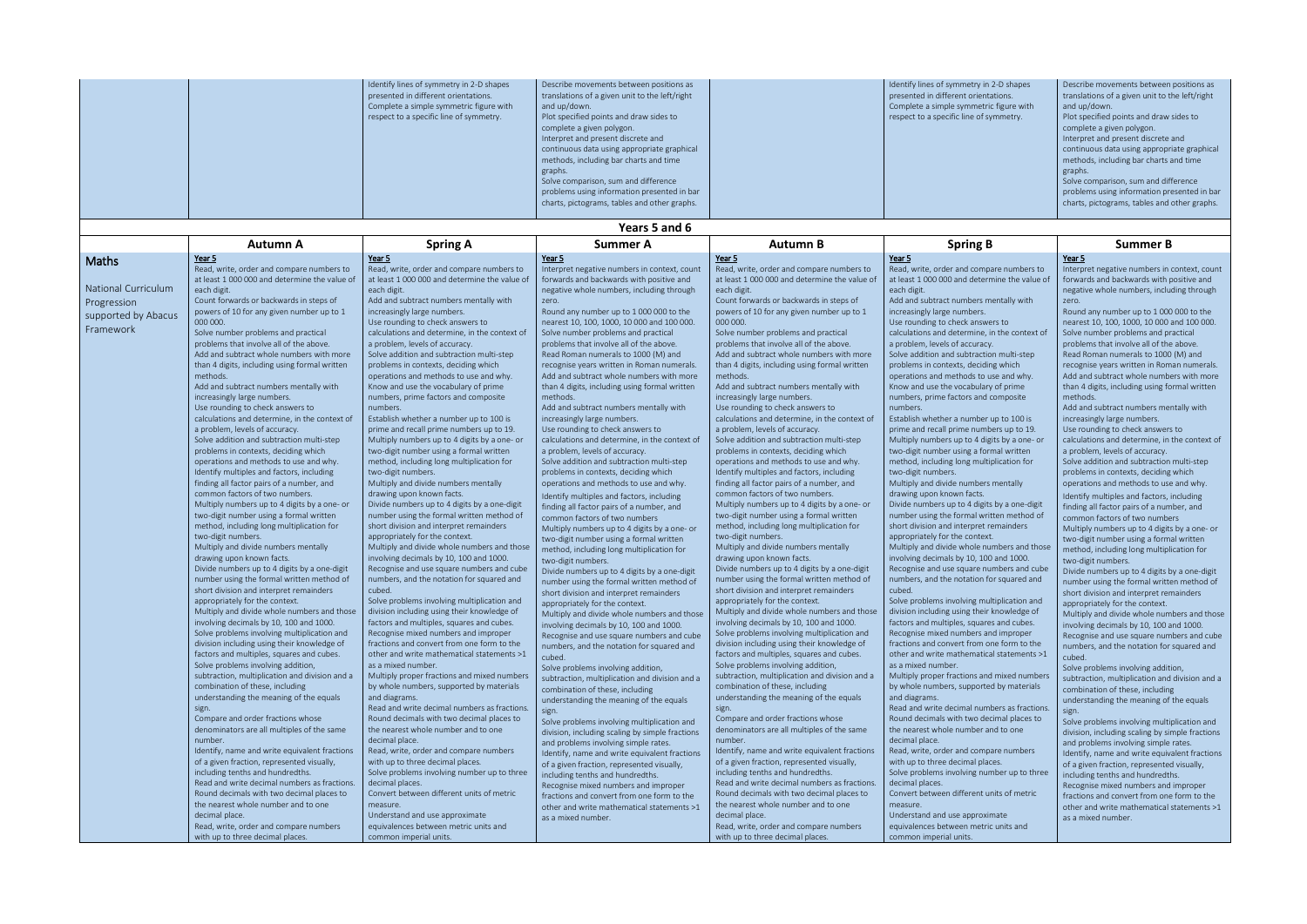Convert between different units of metric measure. Measure and calculate the perimeter of composite rectilinear shapes in centimetres

and metres. Solve problems involving converting between

units of time. Know angles are measured in degrees:

estimate and compare acute, obtuse and reflex angles.

Draw given angles, and measure them in degrees.

Identify: angles at a point and one whole turn; angles at a point on a straight line and ½ a turn; and other multiples of 90o. Distinguish between regular and irregular polygons based on reasoning about equal sides and angles.

#### Year 6

Use negative numbers in context, and calculate intervals across zero. Solve number and practical problems that involve all of the above.

Multiply multi-digit numbers up to 4 digits by a two-digit whole number using the formal written method of long multiplication. Perform mental calculations, including with mixed operations and large numbers. Use their knowledge of the order of operations to carry out calculations involving the four operations.

Solve addition and subtraction multi-step problems in contexts, deciding which operations and methods to use and why. Solve problems involving addition, subtraction, multiplication and division. Use estimation to check answers to calculations and determine, in the context of a problem, an appropriate degree of accuracy.

Use common factors to simplify fractions; use common multiples to express fractions in the same denomination.

Compare and order fractions, including fractions >1.

Add and subtract fractions with different denominators and mixed numbers, using the concept of equivalent fractions. Identify the value of each digit in numbers given to three decimal places and multiply and divide numbers by 10, 100 and 1000 giving answers up to three decimal places. Multiply one-digit numbers with up to two decimal places by whole numbers. Solve problems which require answers to be rounded to specified degrees of accuracy. Recall and use equivalences between simple fractions, decimals and percentages, including in different contexts. Solve problems involving the calculation of percentages and the use of percentages for comparison.

Express missing number problems algebraically.

Find pairs of numbers that satisfy an equation with two unknowns.

Enumerate possibilities of combinations of two variables.

Use, read, write and convert between standard units, converting measurements of length, mass, volume and time from a smaller Use all four operations to solve problems involving measure using decimal notation, including scaling. Draw given angles, and measure them in

degrees. Use the properties of rectangles to deduce

related facts and find missing lengths and angles. Distinguish between regular and irregular

polygons based on reasoning about equal sides and angles.

Solve comparison, sum and difference problems using information presented in a line graph.

### Year 6

Read, write, order and compare numbers up to 10 000 000 and determine the value of each digit.

Round any whole number to a required degree of accuracy. Multiply multi-digit numbers up to 4 digits by

a two-digit whole number using the formal written method of long multiplication. Divide numbers up to 4 digits by a two-digit whole number using the formal written method of long division, and interpret remainders as whole number remainders, fractions, or by rounding, as appropriate for the context.

Perform mental calculations, including with mixed operations and large numbers. Identify common factors, common multiples and prime numbers.

Solve addition and subtraction multi-step problems in contexts, deciding which operations and methods to use and why. Solve problems involving addition, subtraction, multiplication and division.

Add and subtract fractions with different denominators and mixed numbers, using the concept of equivalent fractions.

Multiply simple pairs of proper fractions, writing the answer in its simplest form. Divide proper fractions by whole numbers. Associate a fraction with division and calculate decimal fraction equivalents for a simple fraction.

Identify the value of each digit in numbers given to three decimal places and multiply and divide numbers by 10, 100 and 1000 giving answers up to three decimal places. Multiply one-digit numbers with up to two decimal places by whole numbers.

Solve problems which require answers to be rounded to specified degrees of accuracy. Solve problems involving the calculation and conversion of units of measure, using decimal notation up to three decimal places where appropriate.

Draw 2-D shapes using given dimensions and angles.

Compare and classify geometric shapes based on their properties and sizes and find unknown angles in any triangles, quadrilaterals, and regular polygons. Illustrate and name parts of circles, including radius, diameter and circumference and know that the diameter is twice the radius. Recognise angles where they meet at a point, are on a straight line, or are vertically opposite, and find missing angles.

Add and subtract fractions with the same denominator and denominators that are multiples of the same number.

Multiply proper fractions and mixed numbers by whole numbers, supported by materials and diagrams.

Read and write decimal numbers as fractions. Recognise and use thousandths and relate them to tenths, hundredths and decimal equivalents.

Round decimals with two decimal places to the nearest whole number and to one

decimal place. Read, write, order and compare numbers

with up to three decimal places. Solve problems involving number up to three decimal places.

Recognise the per cent symbol and understand that per cent relates to 'number of parts per hundred', and write percentages as a fraction with denominator 100, and as a decimal.

Solve problems which require knowing percentage and decimal equivalents of ½, ¼, ⅕, ⅖, ⅘ and those fractions with a denominator of a multiple of 10 or 25. Measure and calculate the perimeter of composite rectilinear shapes in centimetres and metres.

Calculate and compare the area of rectangles, and including using standard units, square centimetres and square metres and estimate the area of irregular shapes. Estimate volume [for example, using 1 cm3 blocks to build cuboids and capacity. Solve problems involving converting between units of time.

Use all four operations to solve problems involving measure using decimal notation, including scaling.

Identify 3-D shapes, including cubes and other cuboids, from 2-D representations. Use the properties of rectangles to deduce related facts and find missing lengths and angles.

Identify, describe and represent the position of a shape following a reflection or translation, using the appropriate language, and know that the shape has not changed. Solve comparison, sum and difference problems using information presented in a line graph.

Complete, read and interpret information in tables, including timetables.

## Year 6

Read, write, order and compare numbers up to 10 000 000 and determine the value of each digit.

Use negative numbers in context, and calculate intervals across zero.

Multiply multi-digit numbers up to 4 digits by a two-digit whole number using the formal written method of long multiplication. Divide numbers up to 4 digits by a two-digit whole number using the formal written method of long division, and interpret remainders as whole number remainders, fractions, or by rounding, as appropriate for the context.

Divide numbers up to 4 digits by a two-digit number using the formal written method of

Convert between different units of metric measure. Measure and calculate the perimeter of

composite rectilinear shapes in centimetres and metres.

Solve problems involving converting between units of time.

Know angles are measured in degrees: estimate and compare acute, obtuse and

reflex angles. Draw given angles, and measure them in

degrees.

Identify: angles at a point and one whole turn; angles at a point on a straight line and ½ a turn; and other multiples of 90o. Distinguish between regular and irregular polygons based on reasoning about equal

sides and angles.

# Year 6

Use negative numbers in context, and calculate intervals across zero. Solve number and practical problems that involve all of the above.

Multiply multi-digit numbers up to 4 digits by a two-digit whole number using the formal written method of long multiplication. Perform mental calculations, including with mixed operations and large numbers. Use their knowledge of the order of operations to carry out calculations involving

the four operations. Solve addition and subtraction multi-step problems in contexts, deciding which

operations and methods to use and why. Solve problems involving addition, subtraction, multiplication and division. Use estimation to check answers to calculations and determine, in the context of a problem, an appropriate degree of accuracy.

Use common factors to simplify fractions; use common multiples to express fractions in the same denomination.

Compare and order fractions, including fractions >1.

Add and subtract fractions with different denominators and mixed numbers, using the concept of equivalent fractions. Identify the value of each digit in numbers given to three decimal places and multiply and divide numbers by 10, 100 and 1000

giving answers up to three decimal places. Multiply one-digit numbers with up to two decimal places by whole numbers. Solve problems which require answers to be rounded to specified degrees of accuracy. Recall and use equivalences between simple

fractions, decimals and percentages, including in different contexts. Solve problems involving the calculation of

percentages and the use of percentages for comparison.

Express missing number problems algebraically.

Find pairs of numbers that satisfy an equation with two unknowns.

Enumerate possibilities of combinations of two variables.

Use, read, write and convert between standard units, converting measurements of length, mass, volume and time from a smaller

line graph.

each digit.

Use all four operations to solve problems involving measure using decimal notation, including scaling. Draw given angles, and measure them in degrees. Use the properties of rectangles to deduce related facts and find missing lengths and angles. Distinguish between regular and irregular polygons based on reasoning about equal sides and angles. Solve comparison, sum and difference problems using information presented in a Year 6 Read, write, order and compare numbers up to 10 000 000 and determine the value of Round any whole number to a required degree of accuracy. Multiply multi-digit numbers up to 4 digits by a two-digit whole number using the formal written method of long multiplication. Divide numbers up to 4 digits by a two-digit whole number using the formal written method of long division, and interpret remainders as whole number remainders, fractions, or by rounding, as appropriate for the context. Perform mental calculations, including with mixed operations and large numbers. Identify common factors, common multiples and prime numbers. Solve addition and subtraction multi-step problems in contexts, deciding which operations and methods to use and why. Solve problems involving addition, subtraction, multiplication and division. Add and subtract fractions with different denominators and mixed numbers, using the concept of equivalent fractions. Multiply simple pairs of proper fractions, writing the answer in its simplest form. Divide proper fractions by whole numbers. Associate a fraction with division and calculate decimal fraction equivalents for a simple fraction. Identify the value of each digit in numbers given to three decimal places and multiply and divide numbers by 10, 100 and 1000 giving answers up to three decimal places. Multiply one-digit numbers with up to two decimal places by whole numbers. Solve problems which require answers to be rounded to specified degrees of accuracy. Solve problems involving the calculation and conversion of units of measure, using decimal notation up to three decimal places where appropriate. Draw 2-D shapes using given dimensions and angles. Compare and classify geometric shapes based on their properties and sizes and find unknown angles in any triangles, quadrilaterals, and regular polygons. Illustrate and name parts of circles, including radius, diameter and circumference and Add and subtract fractions with the same denominator and denominators that are multiples of the same number. Multiply proper fractions and mixed numbers by whole numbers, supported by materials and diagrams. Read and write decimal numbers as fractions. Recognise and use thousandths and relate them to tenths, hundredths and decimal equivalents. Round decimals with two decimal places to the nearest whole number and to one decimal place. Read, write, order and compare numbers with up to three decimal places. Solve problems involving number up to three decimal places. Recognise the per cent symbol and understand that per cent relates to 'number of parts per hundred', and write percentages as a fraction with denominator 100, and as a decimal. Solve problems which require knowing percentage and decimal equivalents of ½, ¼, ⅕, ⅖, ⅘ and those fractions with a denominator of a multiple of 10 or 25. Measure and calculate the perimeter of composite rectilinear shapes in centimetres and metres. Calculate and compare the area of rectangles, and including using standard units, square centimetres and square metres and estimate the area of irregular shapes. Estimate volume [for example, using 1 cm3 blocks to build cuboids and capacity. Solve problems involving converting between units of time. Use all four operations to solve problems involving measure using decimal notation, including scaling. Identify 3-D shapes, including cubes and other cuboids, from 2-D representations. Use the properties of rectangles to deduce related facts and find missing lengths and angles. Identify, describe and represent the position of a shape following a reflection or translation, using the appropriate language, and know that the shape has not changed. Solve comparison, sum and difference problems using information presented in a line graph. Complete, read and interpret information in tables, including timetables. Year 6 Read, write, order and compare numbers up to 10 000 000 and determine the value of each digit. Use negative numbers in context, and calculate intervals across zero. Multiply multi-digit numbers up to 4 digits by a two-digit whole number using the formal written method of long multiplication. Divide numbers up to 4 digits by a two-digit whole number using the formal written method of long division, and interpret remainders as whole number remainders,

know that the diameter is twice the radius. Recognise angles where they meet at a point, are on a straight line, or are vertically opposite, and find missing angles.

fractions, or by rounding, as appropriate for the context. Divide numbers up to 4 digits by a two-digit

number using the formal written method of